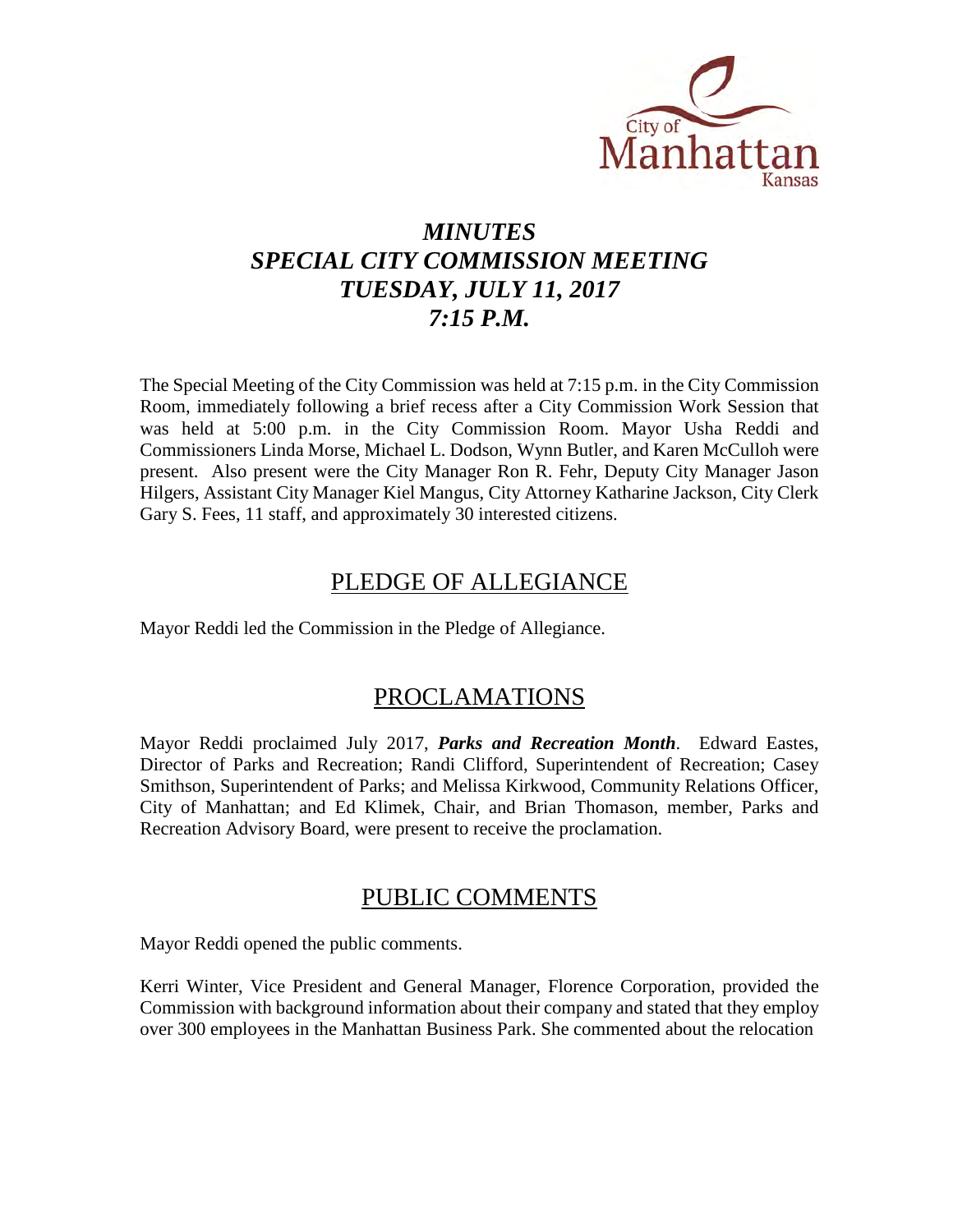# PUBLIC COMMENTS *(CONTINUED)*

of their company from Chicago, Illinois, to Manhattan and the economic development package that was provided as well as considerations in relocating to a new community. She stressed the importance of the availability of economic development funds for new jobs and encouraged the Commission to set aside economic development funds for the future.

Commissioner McCulloh mentioned the need for childcare in the community. She asked that Florence Corporation look into that as part of their program for employees.

Hearing no other comments, Mayor Reddi closed the public comments.

# COMMISSIONER COMMENTS

Commissioner McCulloh stated that it is great to see the large number of people using the pools during the hot weather.

Commission Morse informed the community that she attended a meeting at the Riley County Seniors' Service Center and they indicated that they have box fans available for those suffering from the heat.

Mayor Reddi stated that online registration and enrollment for USD 383 has started and encouraged people to take advantage of it.

# CONSENT AGENDA

(\* denotes those items discussed)

#### **MINUTES**

The Commission approved the minutes of the Special City Commission Meeting held Tuesday, June 13, 2017, and the Regular City Commission Meeting held Tuesday, June 20, 2017.

## **CLAIMS REGISTER NO. 2855**

The Commission approved Claims Register No. 2855 authorizing and approving the payment of claims from June 4, 2017, to July 3, 2017, in the amount of \$4,031,464.70.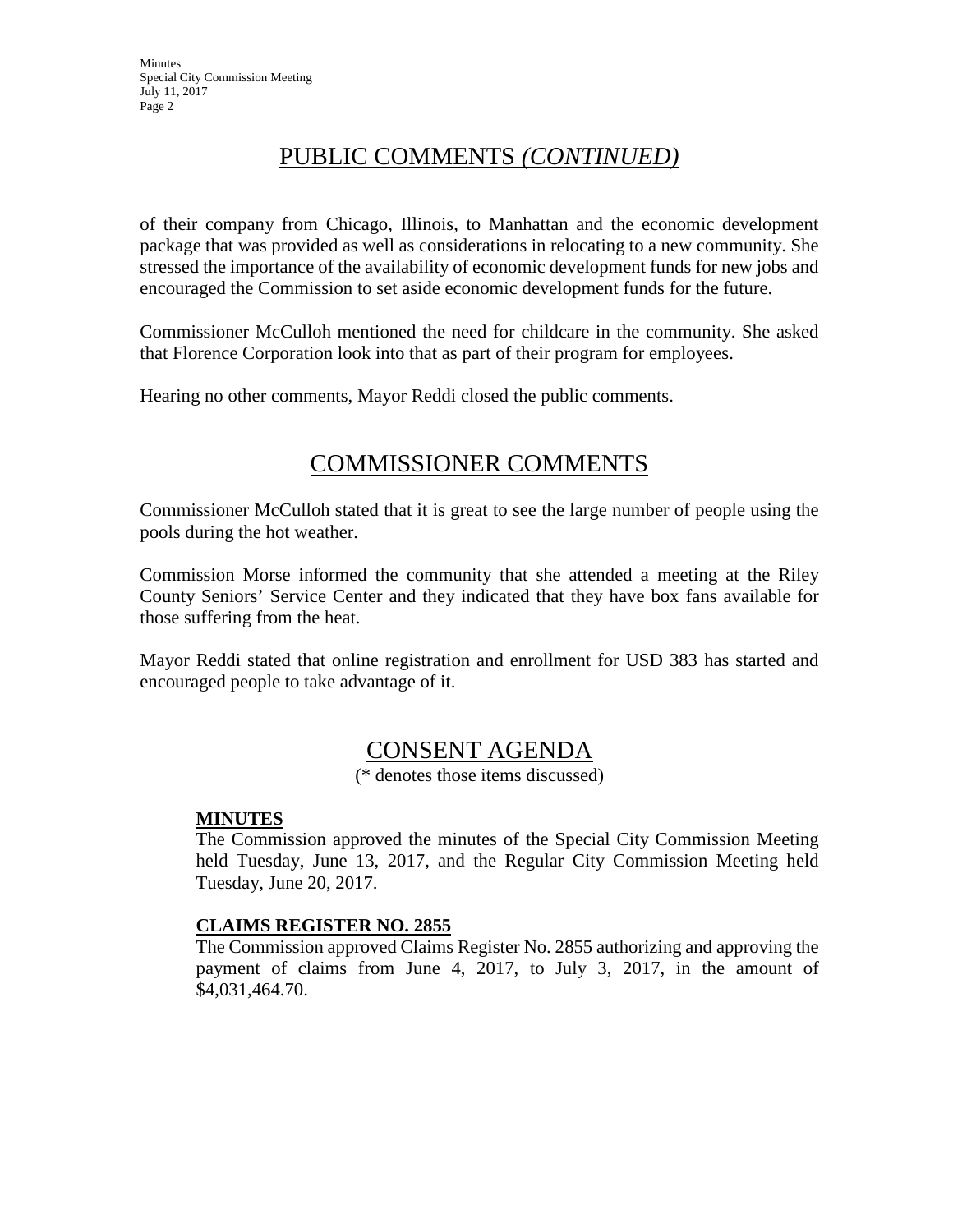### **ORDINANCE NO. 7298 – ANNEX – FIRST CHRISTIAN CHURCH**

The Commission approved Ordinance No. 7298 annexing the First Christian Church property in Grand Mere, a 6.96-acre tract of land generally located to the west of Grand Mere Parkway at the intersection of Grand Mere Parkway and Grand Champion Drive, based on conformance with the Manhattan Urban Area Comprehensive Plan, the Growth Vision, and the Capital Improvements Program.

## **ORDINANCE NO. 7299 – REZONE – FIRST CHRISTIAN CHURCH**

The Commission approved Ordinance No. 7299 rezoning the First Christian Church property in Grand Mere from Riley County Residential Planned Unit Development District to R-1, Single-Family Residential District, based on the findings in the Staff Report *(See Attachment No. 1)* and the recommendation of the Planning Board.

## **ORDINANCE NO. 7300 – REZONE – 1320 SHARINGBROOK DRIVE (R TO BODY FIRST PUD); AMEND – BODY FIRST WELLNESS AND RECREATION CENTER PUD**

The Commission approved Ordinance No. 7300 rezoning a portion of 1320 Sharingbrook Drive from R, Single-Family Residential District, to Body First PUD, Commercial Planned Unit Development, and amending Ordinance No. 7060 for Body First Wellness and Recreation Center PUD based on findings in the Staff Report *(See Attachment No. 2)*, with the six (6) conditions.

## **FINAL PLAT – SHARINGBROOK RESIDENTIAL ADDITION, UNIT TWO**

The Commission accepted the easements and rights-of-way, as shown on the Final Plat of Sharingbrook Residential Addition, Unit Two, generally located to the east of Sharingbrook Drive and west of the intersection of Hudson Avenue and Claflin Road, based on conformance with the Manhattan Urban Area Subdivision Regulations.

## **FIRST READING – AMEND – NO PARKING ANYTIME**

The Commission approved first reading of an ordinance amending Section 31-54 of the Code of Ordinances to include additional "No Parking Anytime" in the new subdivisions and along Charles Little Road (west side from Tecumseh Road to just north of Tecumseh Road) and Wharton Manor Road (both sides), and amending Grandview Drive (moved from south side to north side).

## **FIRST READING – AMEND – PARKING PERMIT DISTRICTS**

The Commission approved first reading of an ordinance amending Section 31-129 "Parking Permit Districts" of the Code of Ordinances by adding Harris Avenue (Anderson Avenue to Hunting Avenue) to the Red Zone and amending Grandview Drive (moved from north side to south side from Sunset Avenue to near Wickham Road) in the Yellow Zone.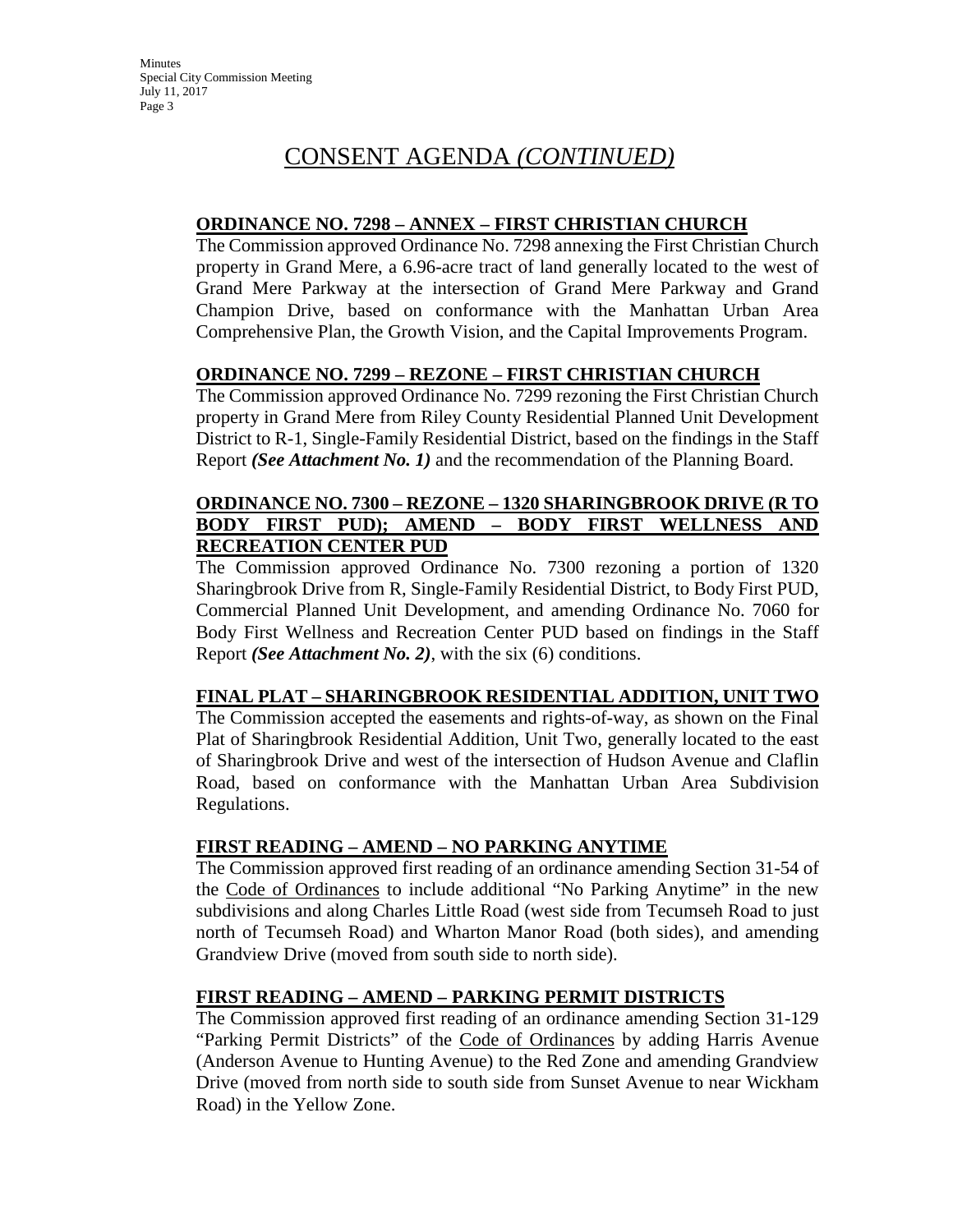# **FIRST READING – AMEND – 2016 STANDARD TRAFFIC ORDINANCE**

The Commission approved first reading of an ordinance amending the provisions of the 2016 Standard Traffic Ordinance for Kansas Cities relating to increasing fines (from \$10 to \$30) for seat belt violations.

# **\* NEGOTIATE CONTRACT – PROFESSIONAL SERVICES – SOUTH EAST NEIGHBORHOOD RECREATION CENTER**

The Commission accepted the recommendation from the Selection Committee; and authorized City Administration to negotiate a Contract and Scope of Services with Bruce McMillan Architects, of Manhattan, Kansas, for professional services related to producing final designs and conducting construction administration activities for the South East Neighborhood Recreation Center.

# **\* AGREEMENT – DESIGN/BUILD – CICO TANK LANDSCAPE IMPROVEMENTS (WA1705, CIP #WA151P)**

Ron Fehr, City Manager, responded to questions from the Commission. He provided background information on the item and stated that the tank was first constructed in the middle of a pasture and now has urban residential around it.

Rob Ott, Director of Public Works, stated this was a citizen request item to address concerns of the neighborhood.

The Commission accepted the recommendation of the Selection Committee; authorized City Administration to negotiate and finalize a design-build Agreement for an amount not to exceed \$54,000.00; and authorized the Mayor and City Clerk to execute the Agreement with Garibay Lawn Care & Landscaping, of Manhattan, Kansas, for the CiCo Tank Landscape Improvements (WA1705, CIP #WA151P) project.

# **AGREEMENT – PROFESSIONAL SERVICES – SUNSET ZOO MASTER PLAN AND STRATEGIC PLAN (CIP #SZ025P)**

The Commission authorized the Mayor and City Clerk to execute an Agreement, in an amount not to exceed \$85,000.00, with GLMV Architecture, of Wichita, Kansas, for master plan and strategic plan services for the Sunset Zoo (CIP #SZ025P).

# **\* CONTRACT – CASEMENT INTERCEPTOR INSPECTION AND CLEANING PROJECT (SS1706, CIP #WW142P)**

Ron Fehr, City Manager, provided additional information on the item.

Rob Ott, Director of Public Works, responded to questions from the Commission regarding the project.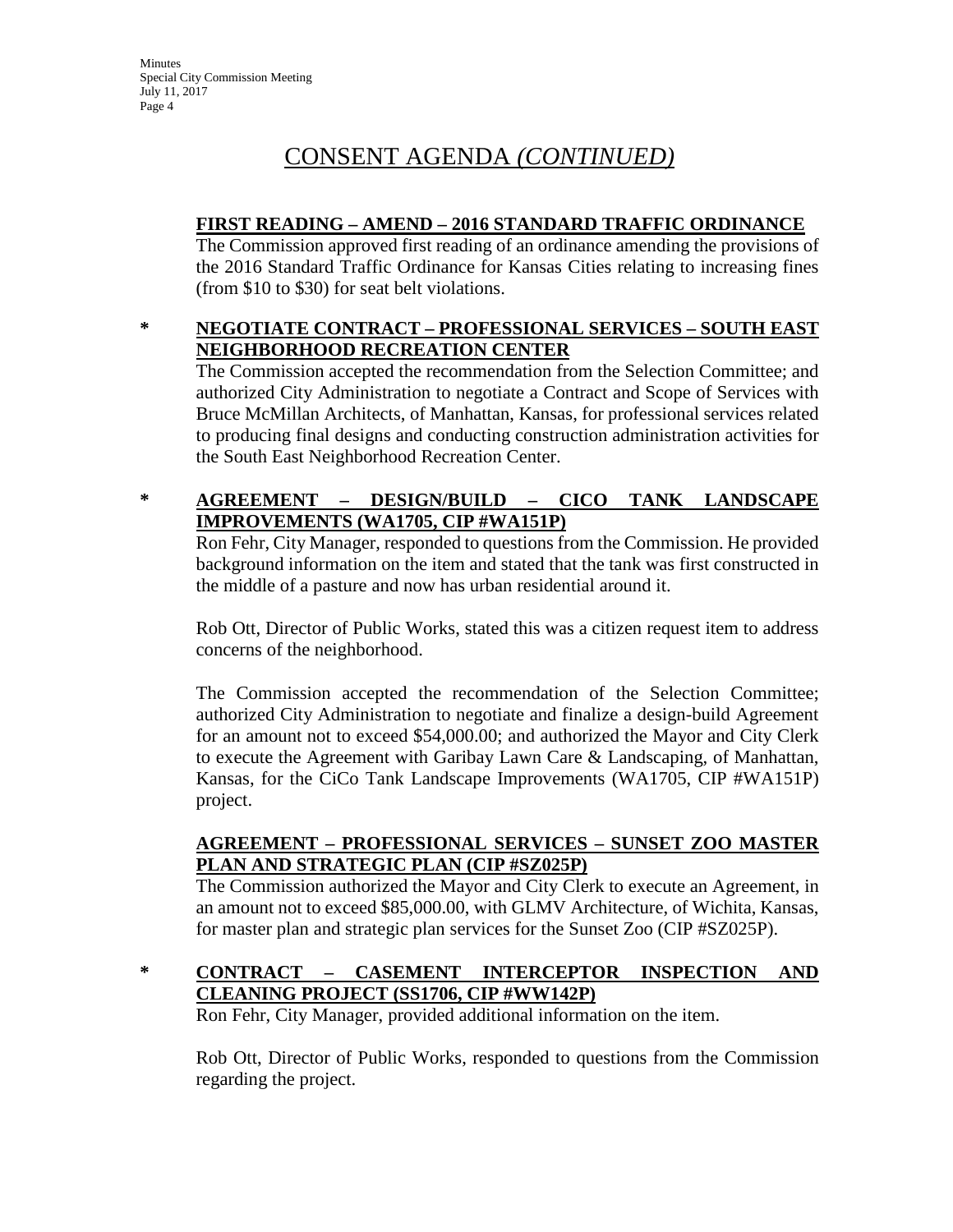### **\* CONTRACT – CASEMENT INTERCEPTOR INSPECTION AND CLEANING PROJECT (SS1706, CIP #WW142P)** *(CONTINUED)*

The Commission awarded and authorized the Mayor and City Clerk to execute a contract in the amount of \$56,773.70 (Base Bid in the amount of \$26,963.70 plus Alternate No. 1B in the amount of \$29,810.00) with Mayer Specialty Services, of Goddard, Kansas, for the Casement Interceptor Inspection and Cleaning Project (SS1706, CIP#WW142P).

## **\* AMENDMENT – AIRPORT FARM LEASE**

The Commission authorized the Mayor and City Clerk to execute an Amendment to the Farm Lease with Dibben Land & Cattle, Inc., of Junction City, Kansas, adjusting the amount of tillable acres from 375 acres to 358 acres and allowing an additional 39 acres to be attempted to be farmed, and setting the annual rent for each parcel at the Manhattan Regional Airport and Manhattan Business Park.

## **\* LEASE AGREEMENT – AIRPORT AUTOMOBILE RENTAL CONCESSION**

The Commission authorized the Mayor and City Clerk to execute an Automobile Rental Concession Lease Agreement with EAN Holdings, LLC, dba Enterprise Rent-A-Car, National Car Rental, and Alamo Rent-A-Car, at the Manhattan Regional Airport.

## **ASSIGNMENT OF ECONOMIC DEVELOPMENT INCENTIVE AGREEMENT – K-STATE FOUNDATION PHASE II BUILDING**

The Commission approved the assignment of the current Economic Development Incentive Agreement for the K-State Foundation Phase II Building to 1880 Kimball, LLC, a solely-owned K-State Foundation entity.

## **BOARD APPOINTMENTS**

The Commission approved the following appointments by Mayor Reddi to various boards and committees of the City.

#### *Airport Advisory Board*

Re-appointment of Doug Volgelsang, 102 North Ritter Road, Junction City, to a three-year Junction City term. Mr. Vogelsang's term begins immediately and will expire June 26, 2020.

## *Partner City Advisory Committee*

Re-appointment of Ed Klimek, 2928 Gary Avenue, to a three-year term. Mr. Klimek's term will begin September 1, 2017, and will expire August 31, 2020.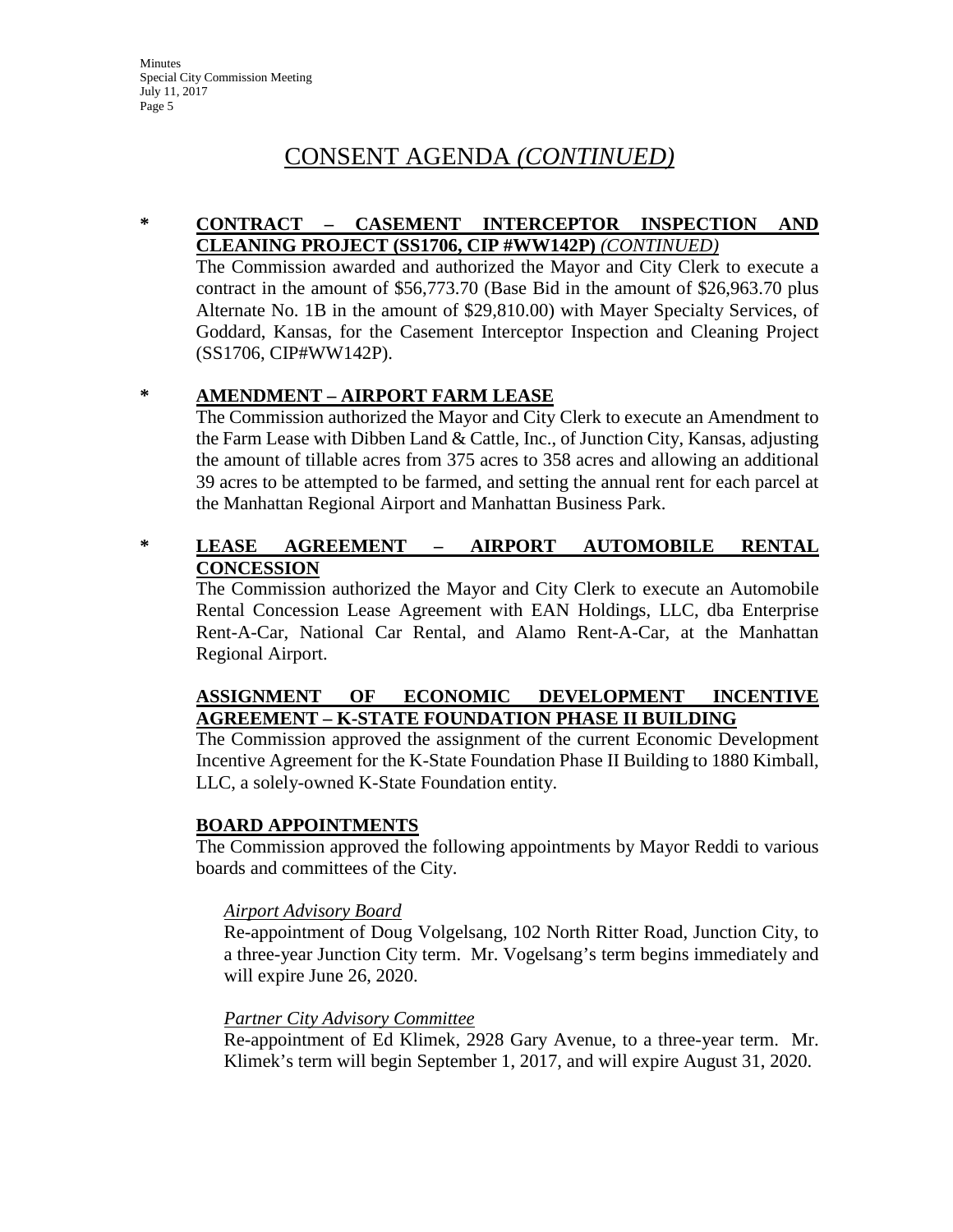# **BOARD APPOINTMENTS** *(CONTINUED)*

*Social Services Advisory Board*

Re-appointment of Stan Ward, 1828 Virginia Drive, to a three-year term. Mr. Ward's term begins immediately and will expire June 30, 2020.

Re-appointment of Jerred McKee, 1620 McCain Lane, Apartment 11, to a threeyear term. Mr. McKee's term begins immediately and will expire June 30, 2020.

Appointment of Sarah Hoyt, 809 Houston Street, to a three-year term. Ms. Hoyt's term begins immediately and will expire June 30, 2020.

Mayor Reddi opened the public comments.

Hearing no comments, Mayor Reddi closed the public comments.

After discussion and comments from the Commission, Commissioner McCulloh moved to approve the consent agenda. Commissioner Dodson seconded the motion. On a roll call vote, motion carried 5-0.

# GENERAL AGENDA

# **PUBLIC HEARING - 1100 BLOCK ALLEY IMPROVEMENT BETWEEN RATONE STREET AND BERTRAND STREET (ST1712)**

Rob Ott, Director of Public Works, presented background information and an overview of the item. He highlighted the Multi-Family Redevelopment Overlay (M-FRO) District, discussed the proposed 1100 block alley improvement and alley rankings, outlined the general nature of the proposed improvement, provided estimated costs and apportionment of costs, and highlighted the proposed Resolution and recommendation from City Administration. He then responded to questions from the Commission regarding the process, future actions by the Commission, and highlighted a map showing the proposed improvement for the alley and storm sewer.

Mayor Reddi opened the public hearing.

Gene Warren, 2304 Cheryl Terrace, informed the Commission that he and his wife, Kim, own properties at 1106 Bertrand Street and 1209 N. 11<sup>th</sup> Street. He provided information on his properties and stated that it is becoming more difficult to rent properties east of campus.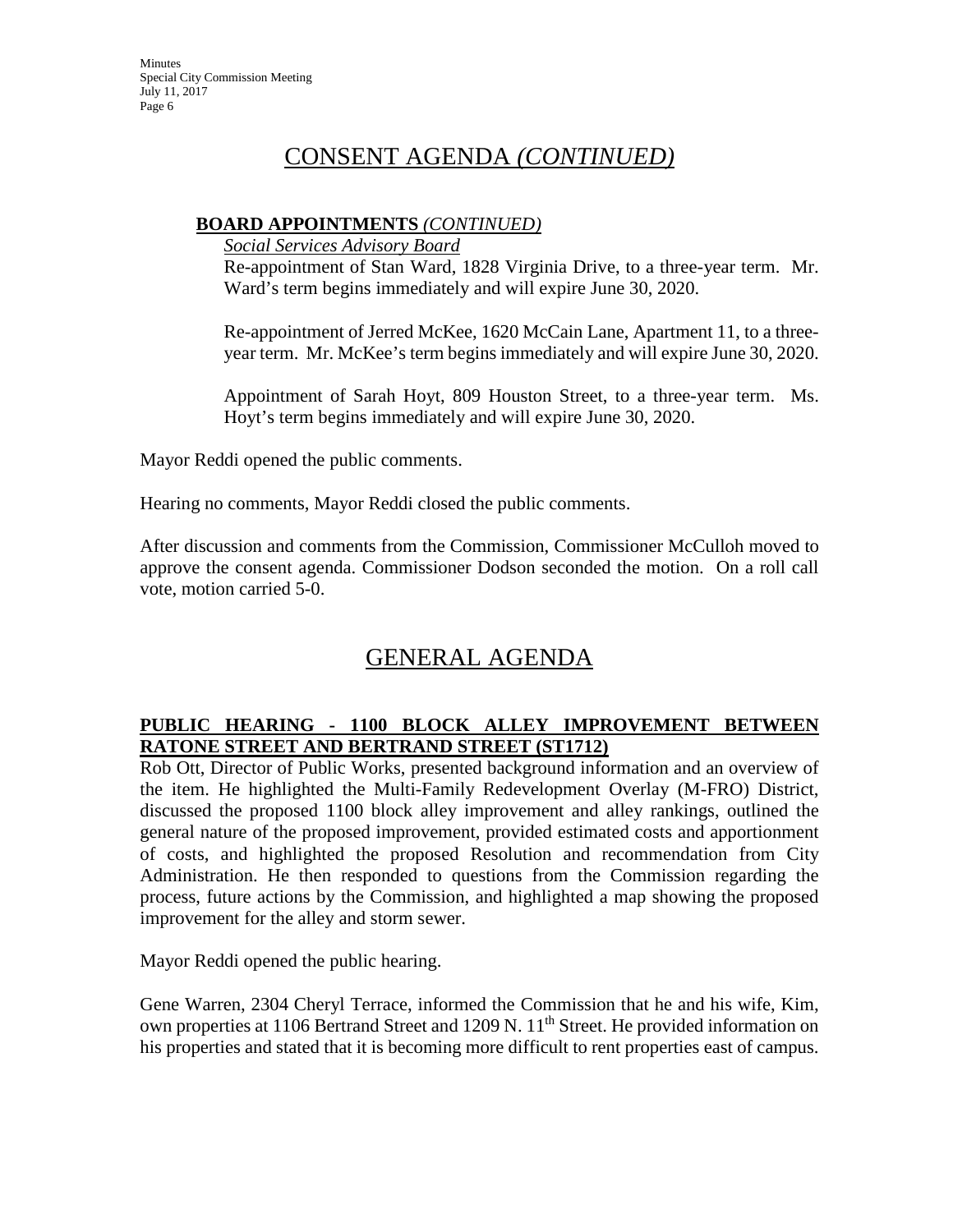# GENERAL AGENDA *(CONTINUED)*

### **PUBLIC HEARING - 1100 BLOCK ALLEY IMPROVEMENT BETWEEN RATONE STREET AND BERTRAND STREET (ST1712)** *(CONTINUED)*

He voiced opposition to the proposed alley improvement and benefit district as well as being charged by lot size when some same-sized lots have a higher density. He stated that if a concrete alley is a benefit to the city, then the city should pay for it. He also stated that a paved alley is not able to absorb runoff, will not increase his property, and the alley would still be serviceable if it is gravel.

Hearing no other comments, Mayor Reddi closed the public hearing.

Rob Ott, Director of Public Works, provided additional information on the item. He responded to questions regarding the maintenance of the alley, the storm sewer system and water run-off, and the volume of traffic at this location. He stated the alley identified is in the most need of being paved among the alleys in the M-FRO District.

Gene Warren, 2304 Cheryl Terrace, voiced concern with being charged per lot size when other same-sized lots have a higher density and a greater number of tenants. He said he may decide to build a larger apartment in the future, but for now, it is not fair.

Ron Fehr, City Manager, provided additional information on the item and clarification on the method of assessment.

After comments and discussion of the Commission, Rob Ott, Director of Public Works, responded to additional questions regarding the estimated or probable cost, benefit districts, and the bidding process.

### **RESOLUTION NO. 071117-A - AUTHORIZE CONSTRUCTION - 1100 BLOCK ALLEY IMPROVEMENT BETWEEN RATONE STREET AND BERTRAND STREET (ST1712)**

After discussion and additional comments from the Commission, Commissioner Morse moved to approve Resolution No. 071117-A, making findings and establishing the parameters of the project, as set forth in the Notice, deeming the project advisable and authorizing construction of the improvements to 1100 Block Alley located between Ratone Street and Bertrand Street (ST1712). Commissioner McCulloh seconded the motion. On a roll call vote, motion carried 5-0.

# **DISCUSSION ITEM: 2018 CITY BUDGET AND 2018-2022 CAPITAL IMPROVEMENTS PROGRAM**

At 8:10 p.m., Mayor Reddi announced that the City Commission would continue discussions from the Work Session relating to the 2018 City Budget and 2018-2022 Capital Improvements Program.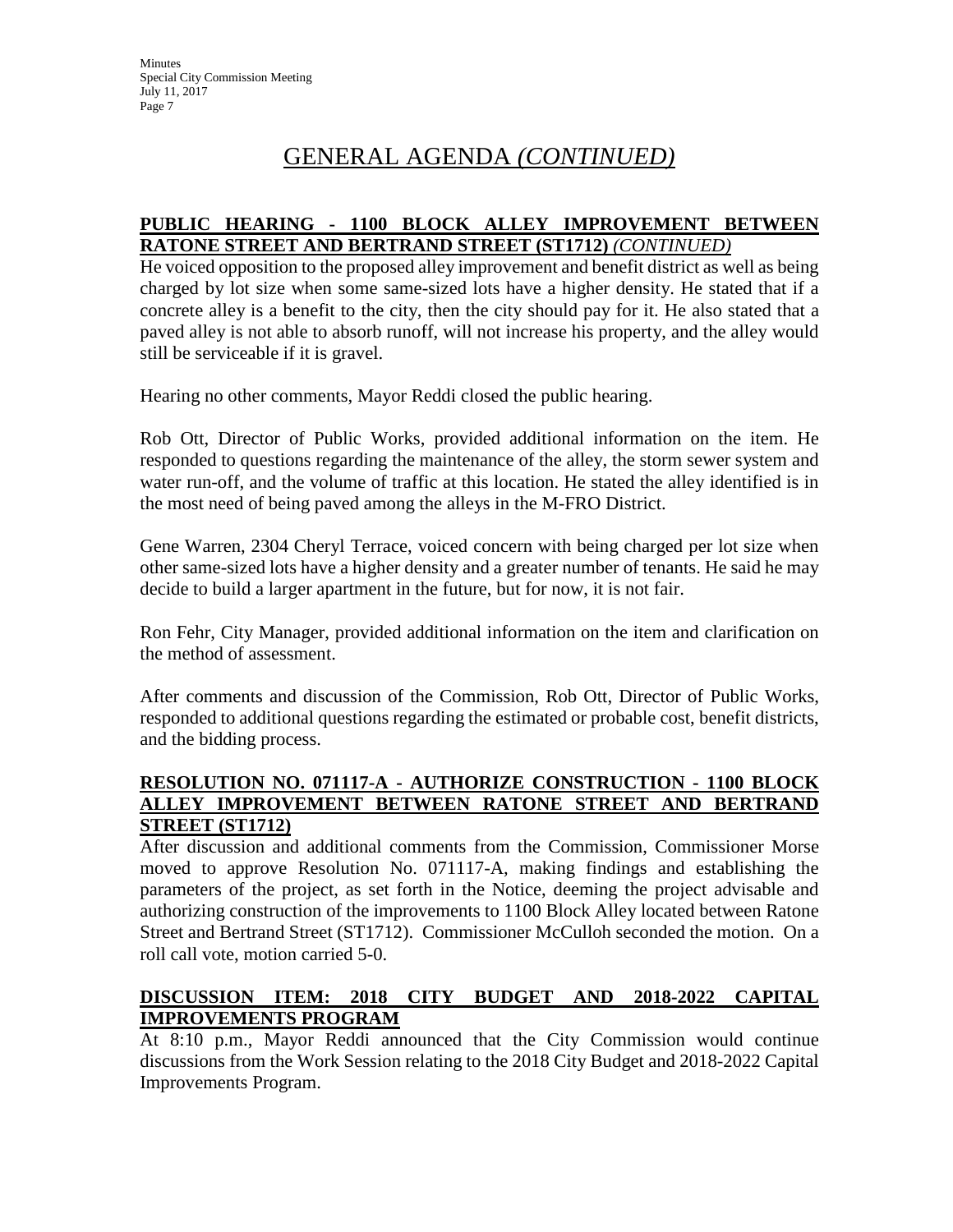# GENERAL AGENDA *(CONTINUED)*

# **DISCUSSION ITEM: 2018 CITY BUDGET AND 2018-2022 CAPITAL IMPROVEMENTS PROGRAM** *(CONTINUED)*

Hillary Badger, Assistant Director of Finance, presented an overview of the mill levy proposed for publication and highlighted alternatives for consideration for debt service on the Manhattan Conference Center. She responded to questions from the Commission on the City's cash reserves and recommended level of cash reserves. She also responded to questions from the Commission on increasing the percentage of the Transient Guest Tax.

Ron Fehr, City Manager, provided an overview of mill levy reductions as a result of prior City Commission Work Sessions. He also responded to questions from the Commission on the history and alternatives for debt service on the Manhattan Conference Center as well as the process to increase the current Transient Guest Tax percentage.

Jason Hilgers, Deputy City Manager, responded to questions from the Commission regarding the Conference Center and alternatives for debt service payments.

After comments and discussion of the Commission, Ron Fehr, City Manager, and Hillary Badger, Assistant Director of Finance, responded to questions from the Commission regarding carryover fund targets and fund reserves. They discussed the City's reliance on sales tax revenues and provided additional information on comments received with the City's Budget document regarding the level of current reserve amounts.

Hillary Badger, Assistant Director of Finance, informed the Commission that the publication of the 2018 Budget will also include amending the 2017 Budget for the new Street Maintenance Fund and General Improvement Fund for Municipal Court security improvements. She stated the Cost of Service Study Update will be presented at the July 25, 2017, City Commission Work Session. She also informed the Commission that the Public Hearing for the 2018 Budget will be August 1, 2017.

Ron Fehr, City Manager, responded to questions from the Commission regarding outside services and agencies. He also provided information on the utility reserves.

After additional comments and feedback from the Commission, Ron Fehr, City Manager, summarized that he heard a majority support for publishing a 2018 City Budget at a 0.5 or 0.4 mill levy increase over 2017 and will continue to look at other transfers and Capital Improvement Program (CIP) items. He stated that the Commission cannot go any higher, but can go lower. He informed the Commission that there will be another Work Session to further discuss the 2018 Budget and to review alternatives to fund the Manhattan Conference Center and considerations to increase the Transient Guest Tax. He stated the Work Session on July 25, 2017, will also include a Cost of Services presentation on stormwater, wastewater, and water.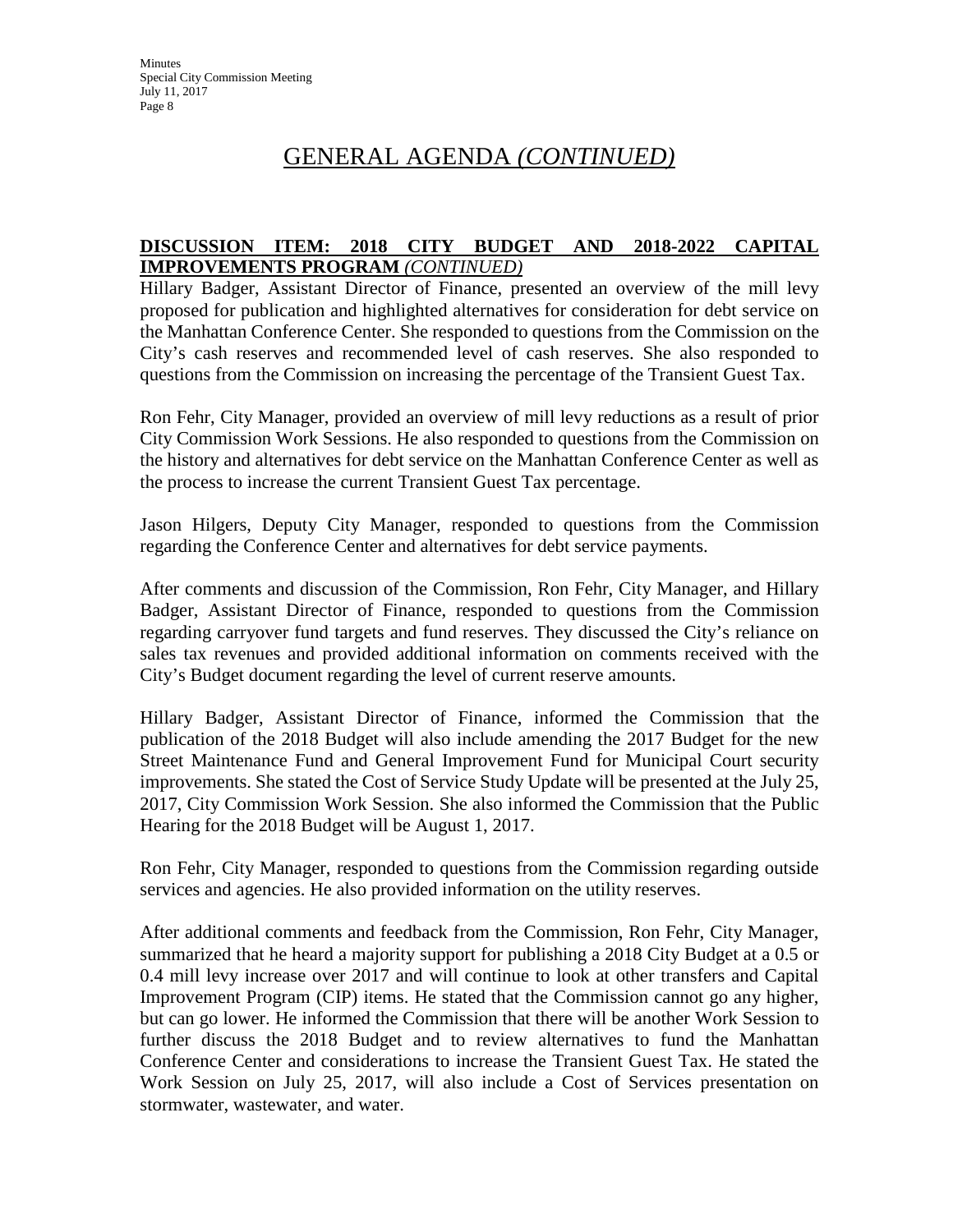Minutes Special City Commission Meeting<br>July 11, 2017<br>Page 9

### **ADJOURNMENT**

At 8:55 p.m., the Commission adjourned.

 $\overline{\chi}$ 

ees, MMC, City Clerk Gary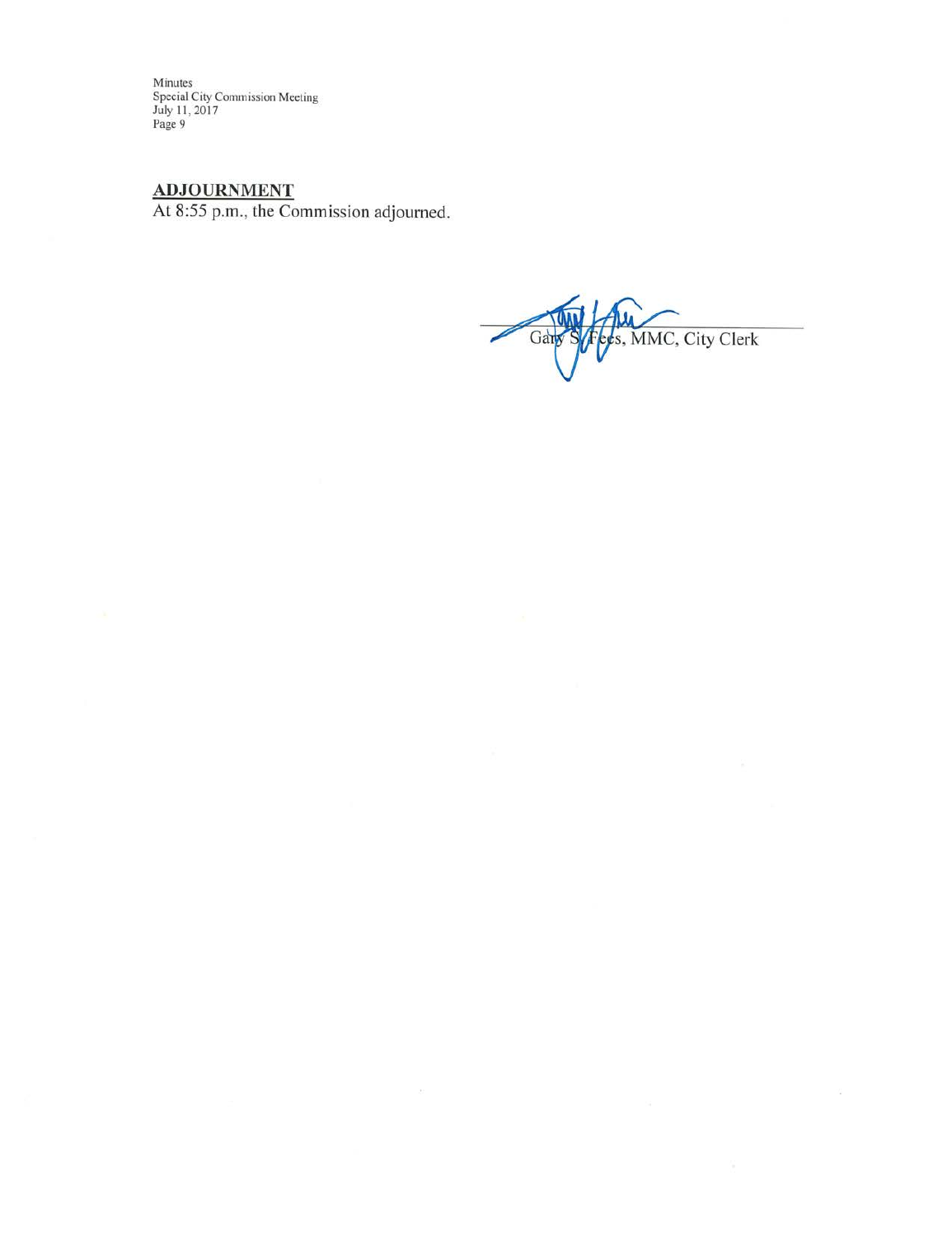# **STAFF REPORT**

# **ON AN APPLICATION TO REZONE PROPERTY**

**FROM:** County PUD, Residential Planned Unit Development

**TO:** R-1, Single-Family Residential District

**APPLICANT/OWNERS:** First Christian Church (Disciples of Chris), Ben Duerfeldt

**ADDRESS:** 115 Courthouse Plaza

**LEGAL DESCRIPTION:** An unplatted tract of land in the Northeast Quarter of Section 4, Township 10 South, Range 7 East

**LOCATION:** generally located to the west of Grand Mere Parkway at the intersection of Grand Mere Parkway and Grand Champion Drive

**AREA:** 303,177 square feet (6.96 acres)

**DATE OF NEIGHBORHOOD MEETING:** April 6, 2017

**DATE OF PUBLIC NOTICE PUBLICATION:** May 15, 2017

# **DATE OF PUBLIC HEARING: PLANNING BOARD:** June 5, 2017 **CITY COMMISSION:** June 20, 2017

# **THIRTEEN MATTERS TO BE CONSIDERED WHEN REZONING**

**1. EXISTING USE:** Open rangeland

**2. PHYSICAL AND ENVIRONMENTAL CHARACTERISTICS:** The site is typical Flinthills landform consisting of open range land and wooded ravines. A ravine that runs from the west to the east dissects the site nearly in half. The area drains to the east toward the Colbert Hills Golf Course, which generally drains to Little Kitten Creek.

# **3. SURROUNDING LAND USE AND ZONING:**

**NORTH:** Vacant land within Grand Mere Master Planned Community and Pinehurst Addition, a single-family and two-family neighborhood; County Residential Planned Unit Development and R-2, Two-Family Residential District.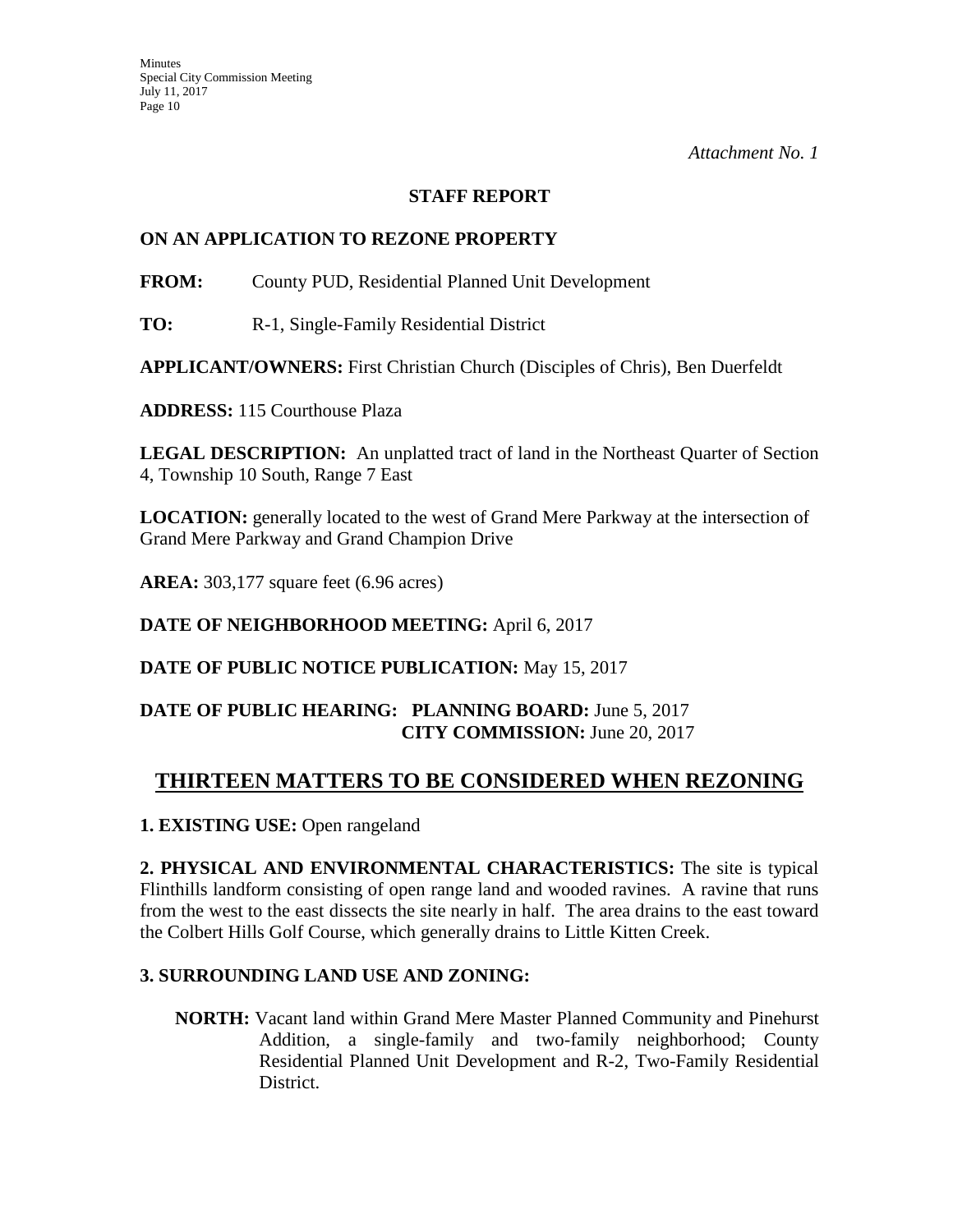- **SOUTH:** Vacant land within Grand Mere Master Planned Community, Congressional Addition, a single-family and multiple-family neighborhood, Bellerive Addition, a single-family, two-family and multiple-family neighborhood; County Residential Planned Unit Development, R-1, Single-Family Residential District, R-M, Four-Family Residential District, R-2 District and R-3, Multiple-Family Residential District.
- **EAST:** Grand Mere Parkway, Grand Champions Addition, a single-family and multiple-family neighborhood, Vacant land within Grand Mere Master Planned Community and Colbert Hills Golf Course; R-3 District and R-S District.
- **WEST:** Vacant land within Grand Mere Master Planned Community, Congressional Addition, a single-family and multiple-family neighborhood and Colbert Hills Golf Course; County Residential Planned Unit Development, R-1 District, R-M District and R-S District.

**4. GENERAL NEIGHBORHOOD CHARACTER:** The general character of the neighborhood is a mixture of the golf course, including the club house, established singlefamily homes and developing residential neighborhoods within the comprehensively planned neighborhood in the City.

**5. SUITABILITY OF SITE FOR USES UNDER CURRENT ZONING:** The site was rezoned to County R-PUD in 1997. At the time of the rezoning, the golf course developer wanted assurance that when the golf course was annexed that a zoning, specifically the County R-PUD for the golf course, was attached. The rezoning to R-PUD was done primarily for the benefit of the golf course development. Those portions of Grand Mere that are not yet annexed remain County R-PUD. The current County R-PUD predated the Grand Mere Master Plan and the 2003 Manhattan Urban Area Comprehensive Plan, which currently designates the proposed development as Villas #3 (RLM). The Comprehensive Plan reflects that Grand Mere Master Plan's proposed land use. Development in Grand Mere is progressing to ensure attractive and orderly neighborhoods in response to changing market demand.

**6. COMPATIBILITY OF PROPOSED DISTRICT WITH NEARBY PROPERTIES AND EXTENT TO WHICH IT MAY HAVE DETRIMENTAL AFFECTS:** Regardless of the proposed use by the applicant, the proposed rezoning request is compatible to surrounding properties. Other properties within the immediate area are zoned similarly or have a more intensive residential zoning classification that what is being proposed for the site. An increase in light, noise and traffic is expected, however these increases should cause minimal impact on the adjacent golf course, residential properties and open space within the Grand Mere Master Planned Community.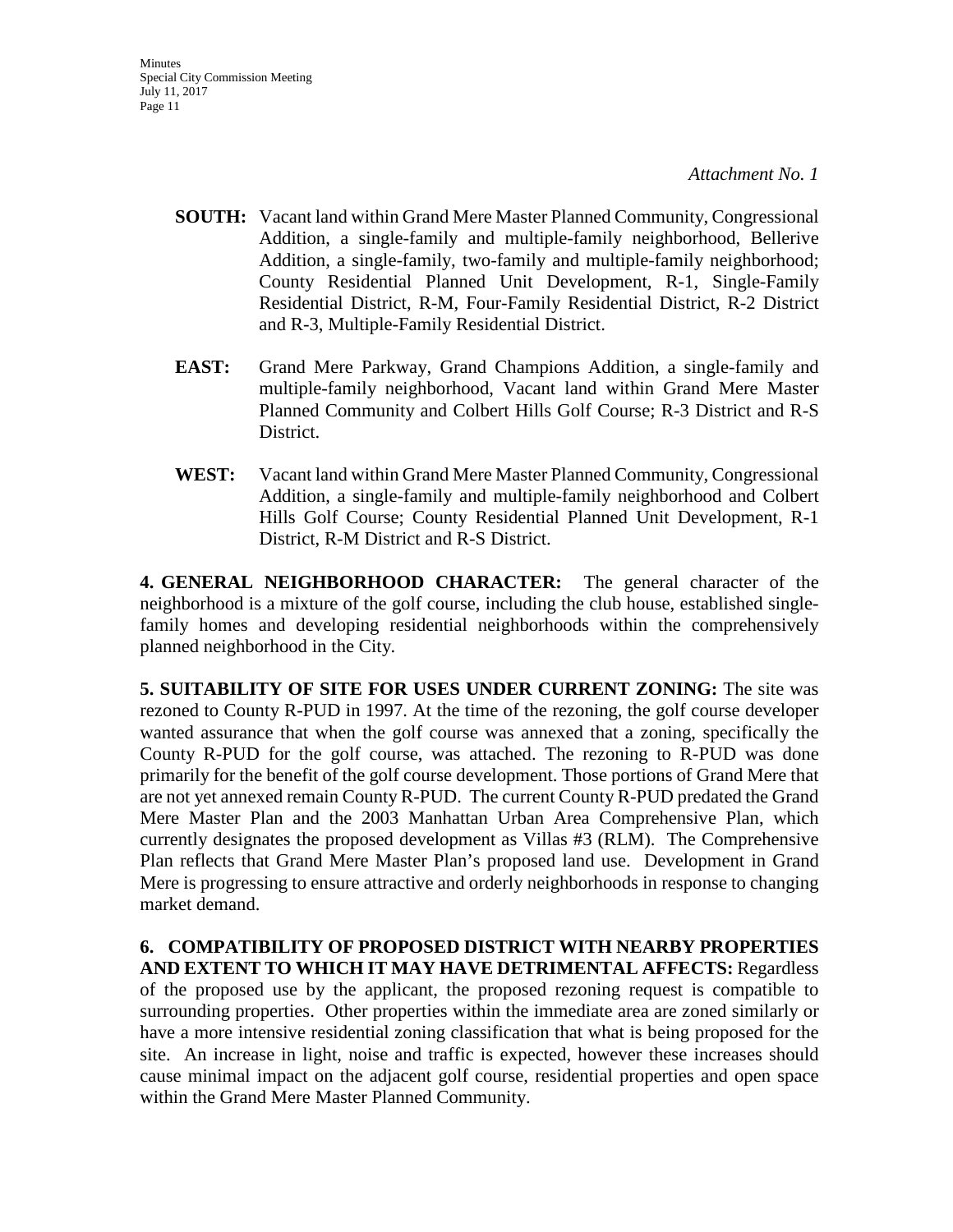**Minutes** Special City Commission Meeting July 11, 2017 Page 12

*Attachment No. 1*

The applicant held a neighborhood meeting on April 6, 2017. According to the meeting report, one neighbor attended the meeting. Their questions revolved around the exterior look of the proposed buildings.

### **7. CONFORMANCE WITH COMPREHENSIVE PLAN:**

The site is shown on the Northwest Future Land Use of the Manhattan Area 2035 Comprehensive Plan as Residential Low/Medium Density. Applicable policies for the RLM designations *(in italics)* of the Comprehensive Plan include:

### *RLM-1: Characteristics*

*The Residential Low to Medium Density designation incorporates a range of single-family, single-family attached, duplex, and town homes, and in appropriate cases include complementary neighborhood-scale supporting land uses, such as retail, service commercial, and office uses in a planned neighborhood setting, provided they conform with policies for Neighborhood Commercial Centers. Small-scale multiple-family buildings and condominiums may be permissible as part of a planned unit development, or special mixeduse district, provided open space requirements are adequate to stay within desired densities.*

## *RLM-2: Appropriate Density Rang e*

*Densities in the Residential Low to Medium Density designation range between less than one dwelling unit/acre up to 11 dwelling units per net acre.* 

## *RLM-3: Location*

*Residential Low to Medium Density neighborhoods typically should be located where they have convenient access to and are within walking distance to community facilities and services that will be needed by residents of the neighborhood, including parks, schools, shopping areas, transit and other community facilities. Where topographically feasible, neighborhoods should be bounded by major streets (arterials and/or collectors) with a direct connection to work, shopping, and recreational activities. The Residential Low to Medium Density designation includes most established neighborhoods outside of the core area as well as future residential growth areas to the west and east.* 

## *RLM-4: Variety of Housing Styles*

*To avoid monotonous streetscapes, the incorporation of a variety of architectural styles is strongly encouraged in all new development, particularly when a single housing type (e.g., detached single-family) is prevalent.*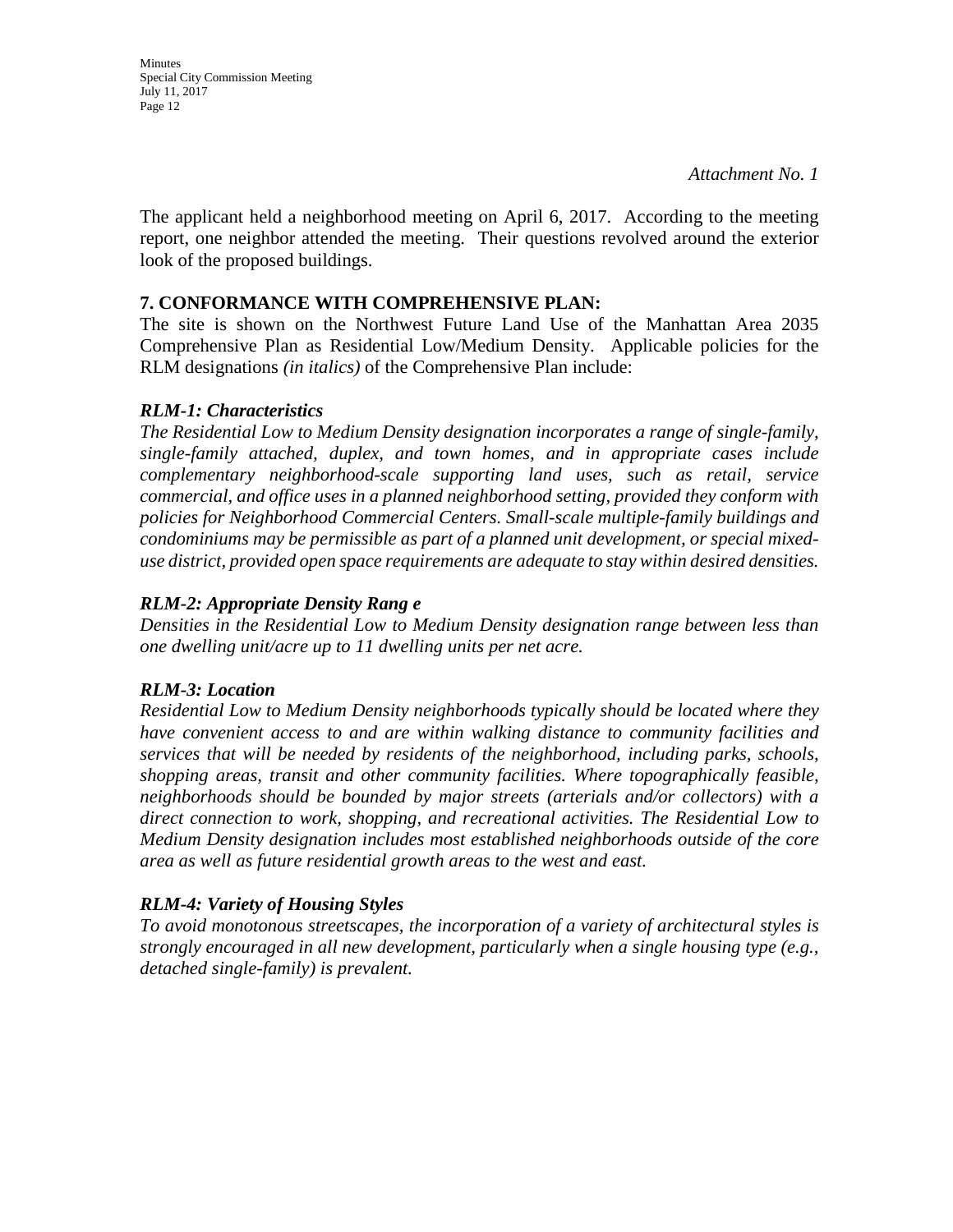# **Grand Mere Community Master Plan**

The Grand Mere Community Master Plan was originally adopted in April 2000 and is included as a specific Land Use Element of the current Comprehensive Plan adopted in 2003. The Grand Mere Plan is a more detailed level neighborhood plan for the entirety of Grand Mere. The Master Plan map shows the site to be Villas #3 (RLM).

Applicable policies *(in italics)* for Grand Mere, a Master Planned Golf Course Community include:

## *A. Residential Neighborhoods*

*The planning concept proposes a wide range of residential uses, with densities ranging from 1 to 20 dwelling units per acre (du/ac) within individual parcels. Generally, individual neighborhoods are envisioned as small enclaves in order to promote a mix of different product types, create intimate neighborhoods, and to build a strong community image from the project's onset. The key to a sustainable successful development is quality design and construction, and a variety of housing price points to attract a wide spectrum of residential consumers. Higher density residential, as well as small lot single-family opportunities are integrated into the community along Grand Mere Parkway, rather than isolated or located along the site's edges. While building a stronger new community, this concept also reduces impact on existing adjacent neighborhoods by focusing the traffic and circulation internally.*

## *Villas (RLM)*

*The villa parcels are located in niches and high quality view areas along the parkway and within the development along the golf course. Villas are single family homes that provide an alternative to the maintenance requirements needed for a typical single family home. The villa concept is an upscale residential product that generally provides master bedroom on the first floor and expansion space either up or down for additional bedrooms or entertainment. Villa Homes Association dues create the revenue to provide maintenance for landscape, snow removal, and in some cases, maintenance of the home.*

# *Golf Course Villas*

*As part of the Colbert Hills Golf Course Clubhouse complex, villas are planned along the 9th fairway. The villas would occur in a cluster of 10 units in one phase. These homes may be two attached single family dwellings with strong architectural theme and design controls in concert with the proposed golf clubhouse architecture. Private auto courts with off street parking will access the homes.*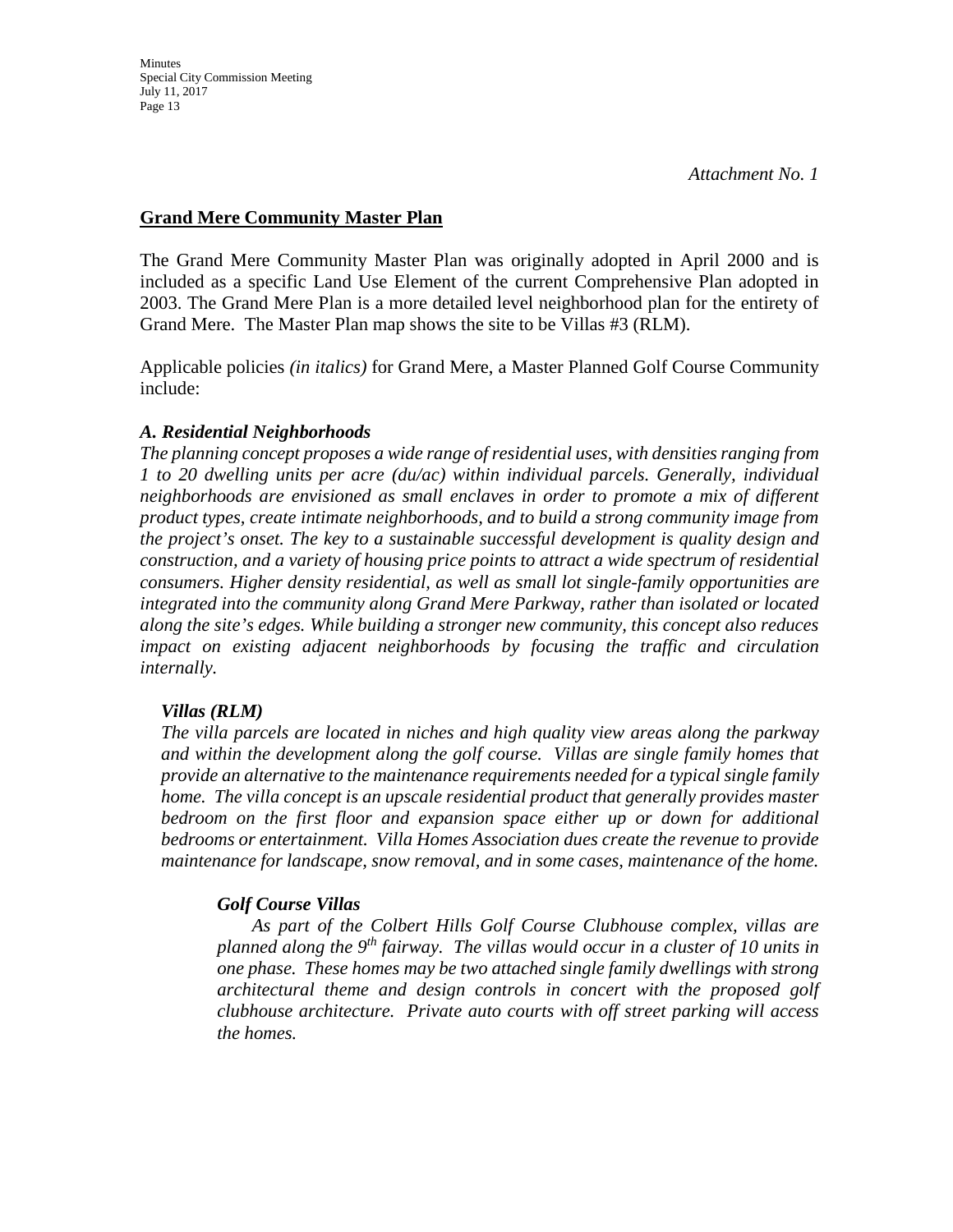### *Grand Mere Villas*

*These villas will be attached and detached depending on the parcel and market demands. Two and three car garages would be provided. Each village will have its own theme signage and architectural design controls. The villages would be developed in phases of 5 – 15 acres.* 

As stated, the propose use is a church and a separate group day care center. The Grand Mere Community Master Plan does not describe these uses, in the "Community Concepts and Development Strategy" chapter of the master plan. By in large, the Master Plan focuses attention on residential neighborhoods, the golf course amenities, and the commercial nodes at Kimball Avenue/Grand Mere Parkway, Vanesta Drive/Kimball Avenue and the future northern section of the development near Marlatt Avenue.

The 2035 Comprehensive Plan RLM policies does allow for "*complementary neighborhood-scale supporting land uses,"* which would include a place of worship and a group day care center.

The proposed annexation of the Highlands at Grand Mere conforms to the policies of the Grand Mere Community Master Plan, and the Manhattan Urban Area Comprehensive Plan.

#### **8. ZONING HISTORY AND LENGTH OF TIME VACANT AS ZONED:**

| August 7, 1997   | <b>Riley County Commission approved Preliminary Development</b><br>Plan of Colbert Hills and the Wildcat PUD.                    |
|------------------|----------------------------------------------------------------------------------------------------------------------------------|
| August 14, 1997  | Riley County Commission approved Final Development Plan.                                                                         |
| February 7, 2000 | Planning Board approves resolution adopting Grand Mere<br>Community Master Plan and amendment of Comprehensive<br>Land Use Plan. |
| March 7, 2000    | City Commission approved first reading of an ordinance<br>adopting the Grand Mere Community Master Plan.                         |
| April, 2003      | Comprehensive Plan adopted. Grand Mere Community Master<br>Plan adopted as a related plan and implementation document.           |

The tract has remained vacant to date and was range land prior to development of the adjoining golf course and surrounding Grand Mere.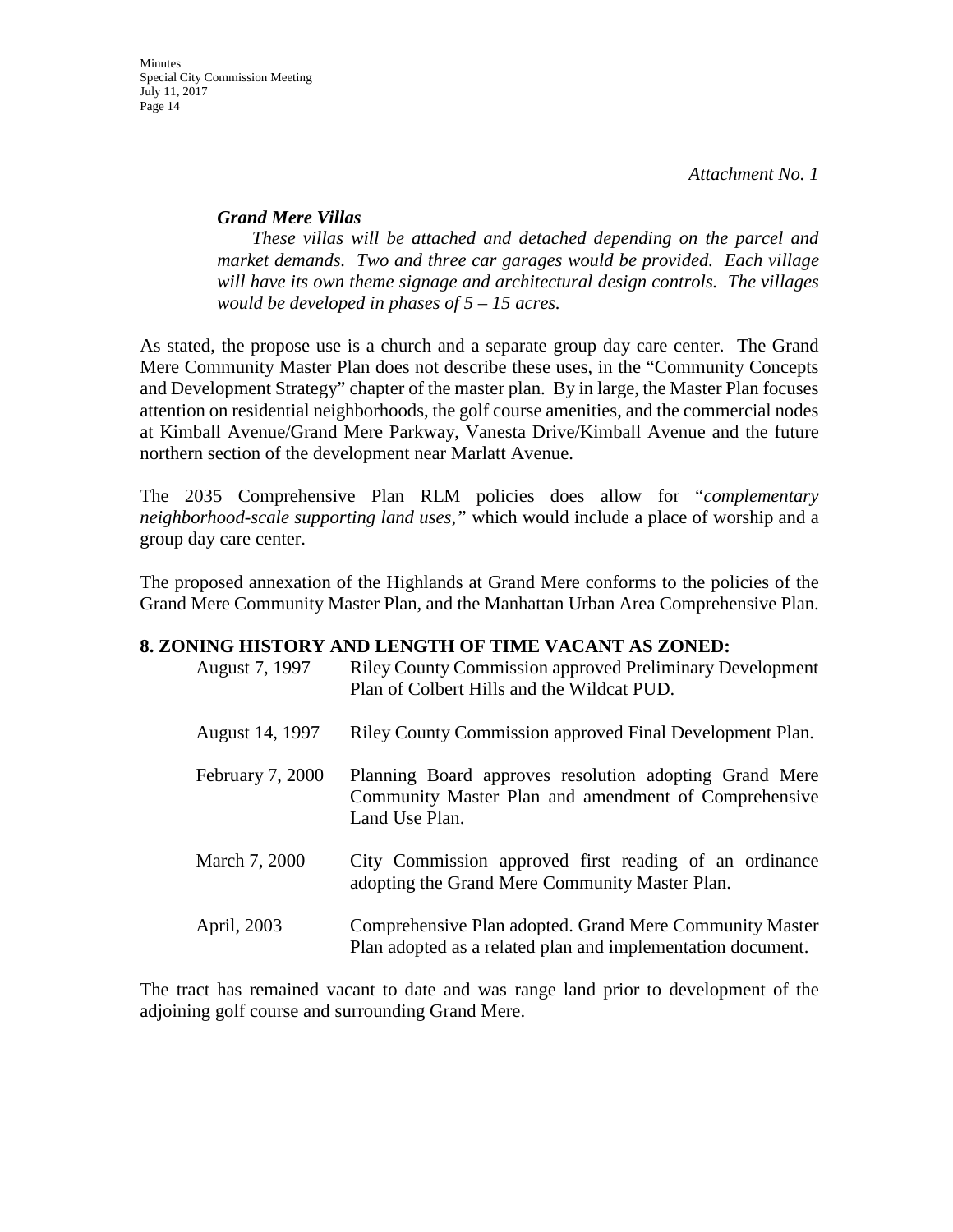**9. CONSISTENCY WITH INTENT AND PURPOSE OF THE ZONING ORDINANCE:** The intent and purpose of the Zoning Regulations is to protect the public health, safety, and general welfare; regulate the use of land and buildings within zoning districts to assure compatibility; and to protect property values.

The R-1, Single-Family Residential District is designed to provide a dwelling zone at a density no greater than one dwelling unit per 7,500 square feet. A church is a permitted use in the R-1 District, provided that the minimum lot area and setbacks are proposed for the non-residential use. Group day care centers are a Conditional Use, which requires approval by the Board of Zoning Appeals, following a public hearing.

No Preliminary Plat has been submitted at this time to subdivide the land. The proposed uses may not require subdivision of land. However, the established Zoning District regulations will be applied to any future Preliminary Plat.

**10. RELATIVE GAIN TO THE PUBLIC HEALTH, SAFETY AND WELFARE THAT DENIAL OF THE REQUEST WOULD ACCOMPLISH, COMPARED WITH THE HARDSHIP IMPOSED UPON THE APPLICANT:** There appears to be no gain to the public that denial would accomplish. The proposed rezoning conforms to the Comprehensive Plan and should not adversely impact adjacent property owners. It may be a hardship to the applicant if the rezoning is denied.

**11. ADEQUACY OF PUBLIC FACILITIES AND SERVICES:** Adequate public services, sanitary sewer, water, and public streets can be extended to serve the development. The details of public infrastructure needed to serve the site will be reviewed during future building permits or future Preliminary Plats if the land is subdivided.

**12. OTHER APPLICABLE FACTORS:** Fort Riley was notified of this rezoning, due to it being located in the Critical Area. The Fort encourages use of noise disclosure and noise reduction measures in homes, and to take into account potential effects of operational noise of the Fort on activities in the park. City Administration will provide the "Notice of Potential Impact" on building permits for this subdivision.

**13. STAFF COMMENTS:** City Administration recommends approval of the proposed rezoning of First Christian Church site in Grand Mere from Riley County PUD, Residential Planned Unit Development, to R-1, Single-Family Residential District, based on the findings in the Staff Report.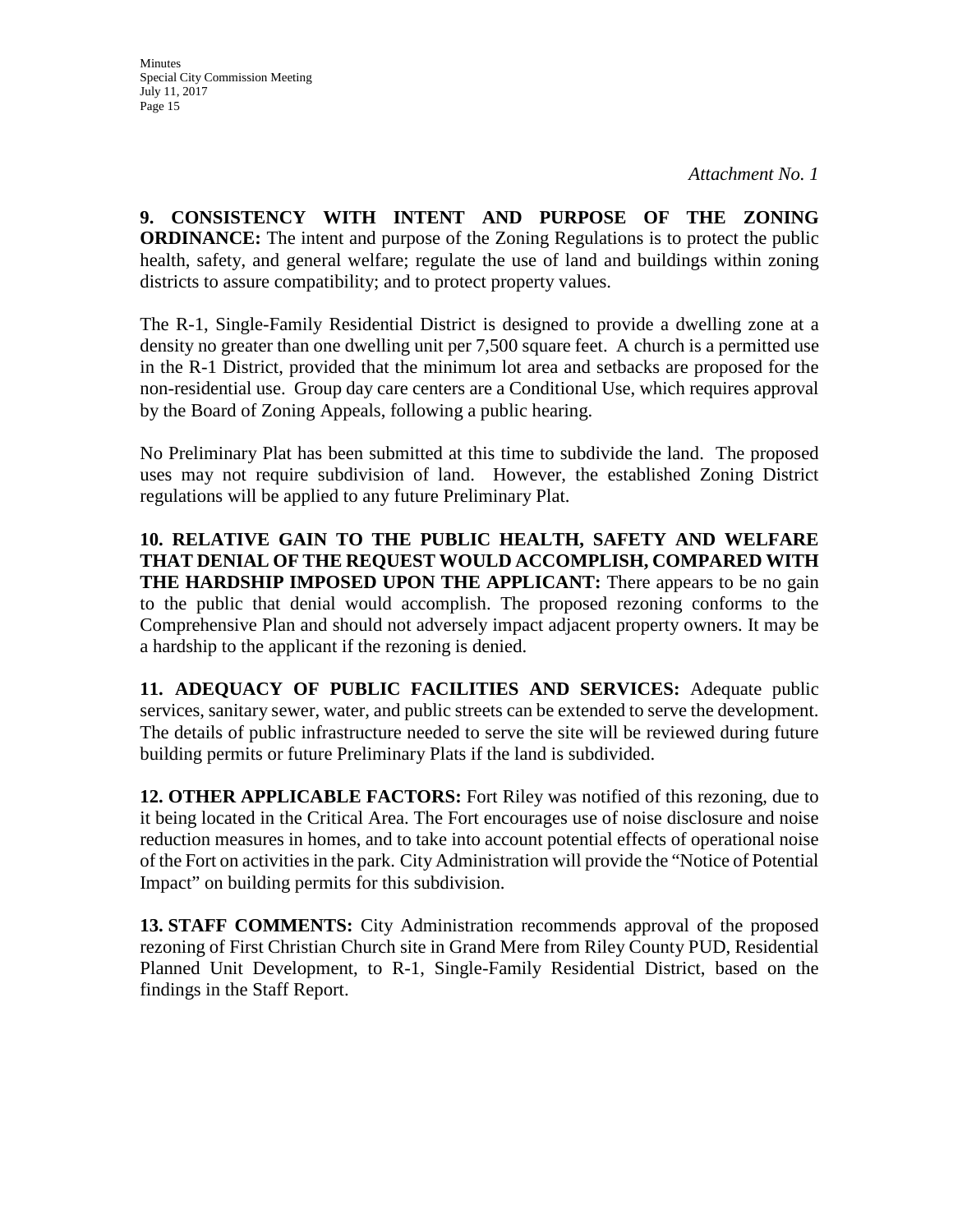# **ALTERNATIVES:**

- 1. Recommend approval of the proposed rezoning of First Christian Church site in Grand Mere from Riley County PUD, Residential Planned Unit Development, to R-1, Single-Family Residential District, stating the basis for such recommendation.
- 2. Recommend denial of the proposed rezoning, stating the specific reasons for denial.
- 3. Table the proposed rezoning to a specific date, for specifically stated reasons.

# **POSSIBLE MOTION:**

The Manhattan Urban Area Planning Board recommends approval of the proposed rezoning of First Christian Church site in Grand Mere, generally located to the west of Grand Mere Parkway at the intersection of Grand Mere Parkway and Grand Champion Drive from Riley County PUD, Residential Planned Unit Development, to R-1, Single-Family Residential District, based on the findings in the Staff Report.

**PREPARED BY:** Chad Bunger, AICP, CFM, Assistant Director of Community Development

**DATE:** May 19, 2017

CB/vr MUAPB\_Rezone\_FirstChristianChurch\_GrandMere\_R-1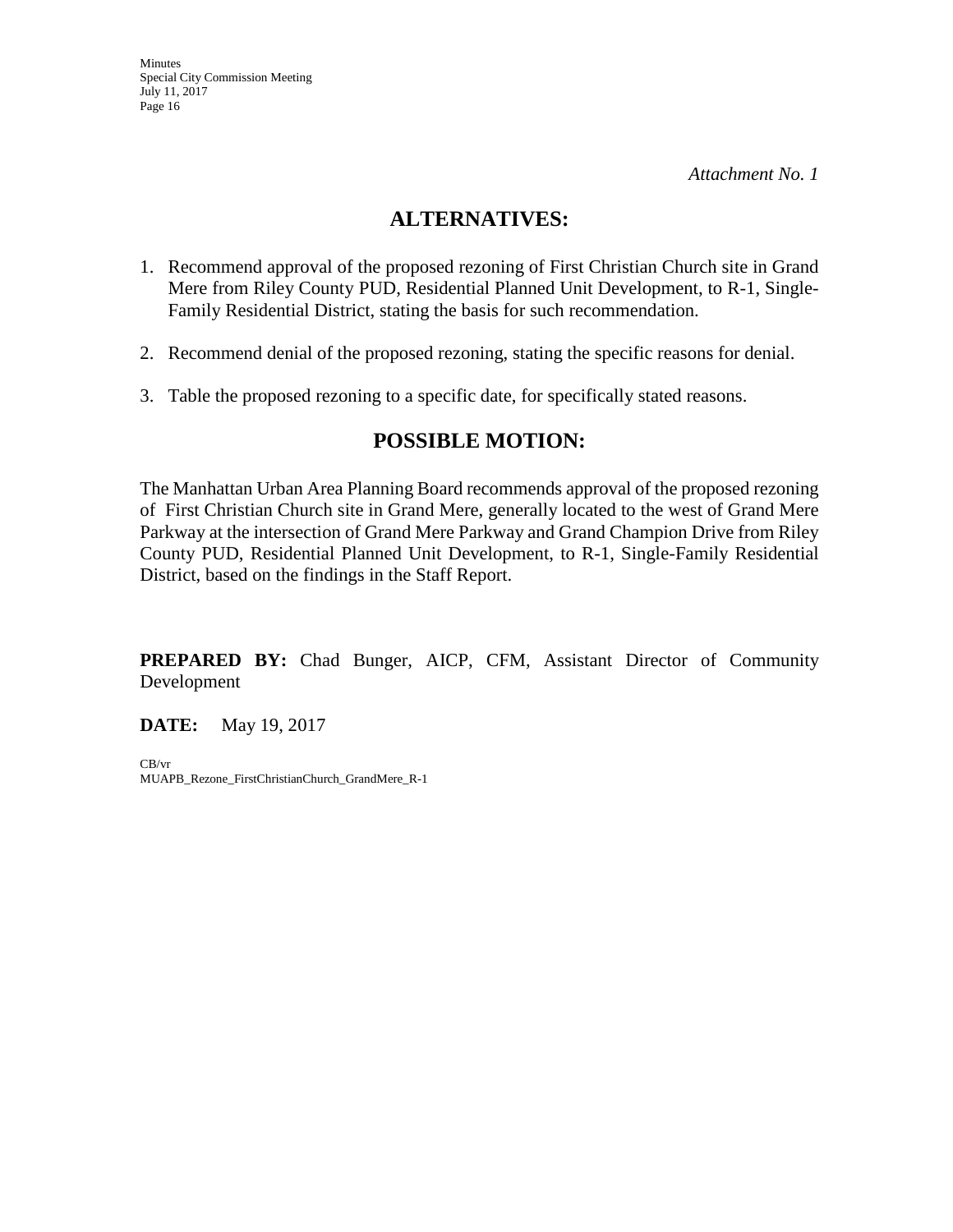#### **STAFF REPORT**

**APPLICATION TO REZONE PROPERTY TO PLANNED UNIT DEVELOPMENT DISTRICT AND AMEND ORDIANCE NO. 7060. THE AMENDMENT TO THE PLANNED UNIT DEVELOPMENT IS IN THE FORM OF A FINAL DEVELOPMENT PLAN.**

# **BACKGROUND**

**FROM:** R, Single-Family Residential District

**TO:** Body First PUD, Commercial Planned Unit Development

**OWNERS:** Body First Wellness and Recreation Center, Doug Sellers

**APPLICANTS:** Body First Wellness and Recreation Center, Doug Sellers Karen Wall Trust, Karen Wall Sharingbrook Homeowners Association

**DATE OF NEIGHBORHOOD MEETING:** March 16, 2017

**DATE OF PUBLIC NOTICE PUBLICATION:** May 15, 2017

### **DATE OF PUBLIC HEARING: PLANNING BOARD:** June 5, 2017 **CITY COMMISSION:** June 20, 2017

*This item was tabled at the May 15, 2017 Manhattan Urban Area Planning Board meeting due to an error in the legal notice to property owners. The rezoning and PUD Amendment request was re-advertised for the June 5, 2017 meeting.* 

**LEGAL DESCRIPTION:** Lot 9, Sharingbrook Residential Addition, Unit Two and a two unplatted tracts in Section 10, Township 10 South, Range 07 East.

**LOCATION:** Rezoning is generally located at the rear of the property at 1320 Sharingbrook Drive and an unplatted tract of land dedicated as a private pedestrian easement. This unplatted tract is generally located to the north of the PUD site. The PUD Amendment is for the property at 3615 Hudson Avenue.

**AREA:** 0.95 acres is to be rezoned. The entire site will be 6.53 acres following the PUD Amendment and Final Plat.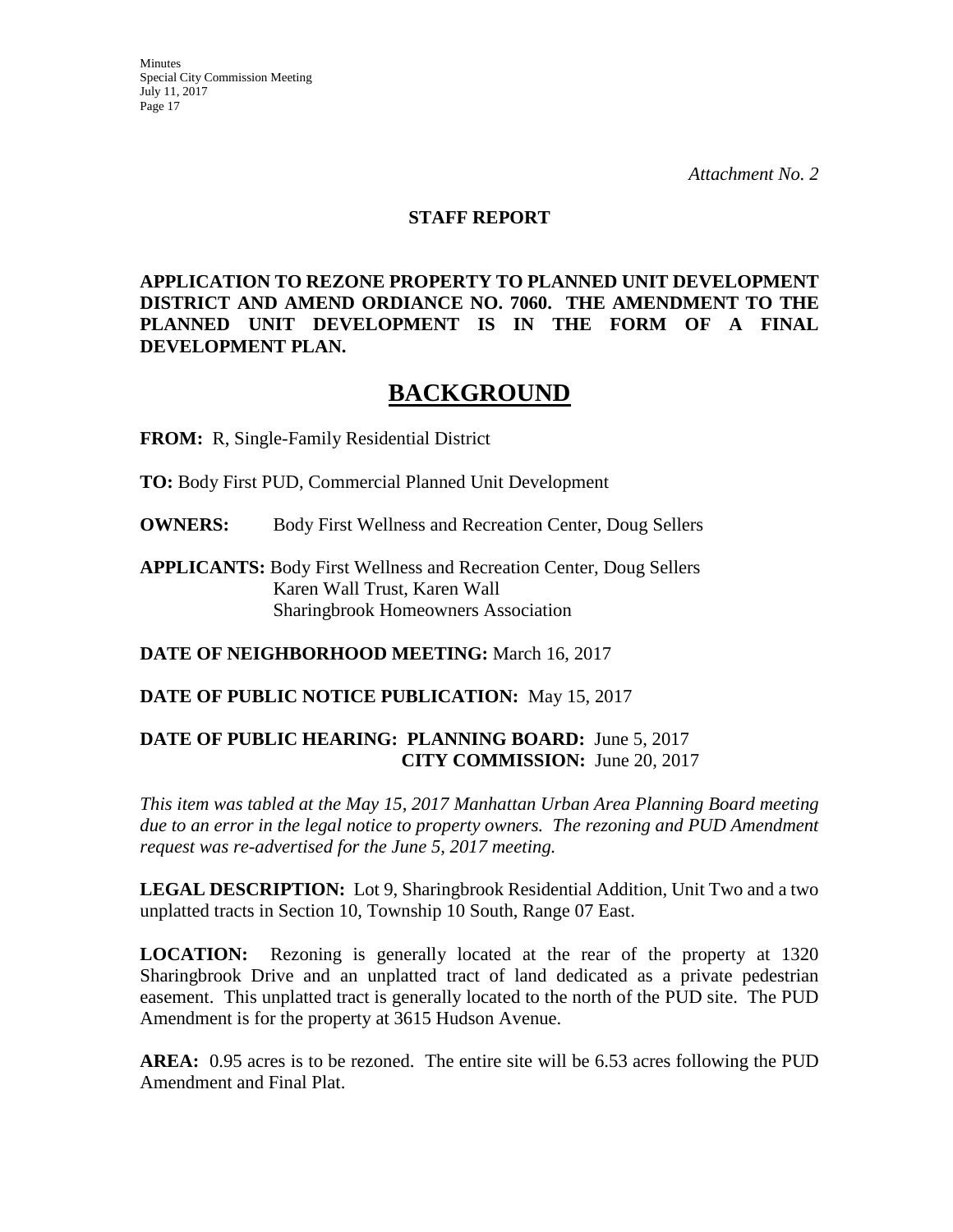**Minutes** Special City Commission Meeting July 11, 2017 Page 18

*Attachment No. 2*

## **PROPOSED USES:** Existing single-family dwelling at 1320 Sharingbrook Drive Existing health and fitness center with a proposed building addition

# **EXISTING PUD**

Ordinance No. 7060 established the Body First Wellness and Recreation Center Commercial Planned Unit Development on January 7, 2014. The conditions of approval for the PUD are:

- 1. Permitted Uses shall include a Health and Fitness Club and its associated accessory sales of health and fitness items and equipment; and, accessory uses that are subordinate to and serve the principal Health and Fitness Club that shall be limited to a Beauty Shop, and Professional Services oriented towards health and wellness including chiropractic, acupuncture, massage therapy, physical therapy, and psychology and their associated accessory sales.
- 2. An amendment of the PUD shall be approved prior to the construction of any building additions or significant changes to the site plan as defined by Section  $9-108(C)$ .
- 3. Signage shall be limited to signs proposed in the application documents.
- 4. Exempt signage shall include signage described in Article VI, Section 6- 104 (A)(1),(2),(4),(5), (6) and (7); and, Section 6-104 (B)(2) and B(5).
- 5. Landscaping and irrigation shall be maintained in good condition.
- 6. No lighting shall be added to the outdoor tennis courts.
- 7. Additional landscape screening shall be added to screen the expanded parking lot from the property to the east.

**PROPOSED BUILDINGS AND STRUCTURES:** No changes are proposed to the existing single-family dwelling at 1320 Sharingbrook Drive. The extreme rear yard of this property is being severed off and rezoned to PUD, to accommodate proposed site improvements related to a building addition at the Body First Health and Recreation Center, 3615 Hudson Avenue.

The existing Body First Health and Recreation Center building is a 27,633 square foot health and fitness club consisting of:

- Three (3) outdoor tennis courts,
- Three (3) indoor tennis courts,
- Two (2) racquet ball courts,
- A fitness gym, locker rooms,
- Massage therapy rooms,
- Beauty shop
- Business and professional offices devoted to the practice of chiropractic, physical therapy, acupuncture and/or psychology
- Retail shop, and
- Offices and reception area for the center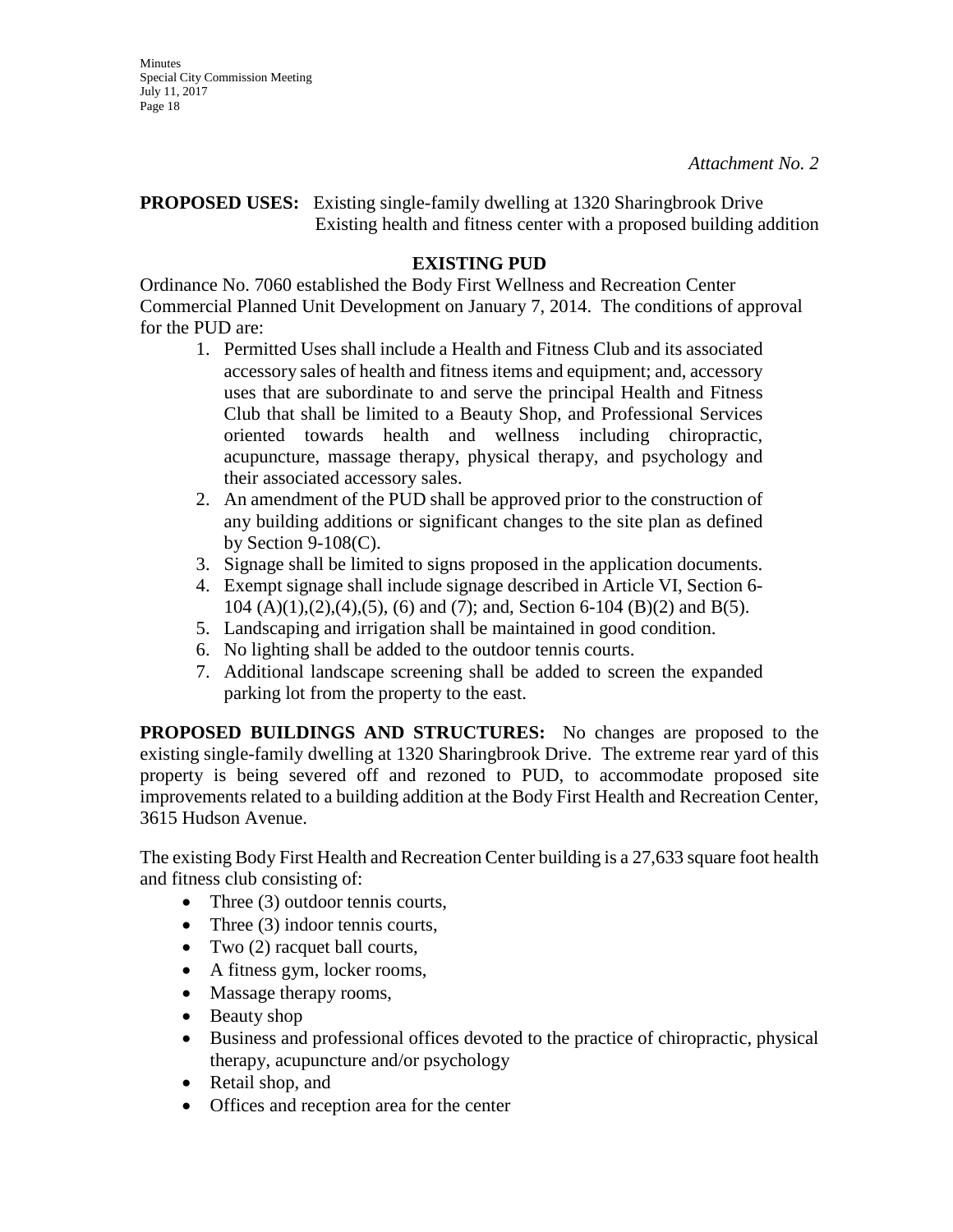The proposed building addition is for three (3) additional indoor tennis courts, new reception area and team room, conference room and remodel of the existing building to expand the fitness gym. The application materials state that this building addition will be to house the Kansas State University Tennis team. The proposed building addition will be approximately 24,960 square feet in area.

| <b>Use</b>                     | <b>Square Feet</b> | Percentage |
|--------------------------------|--------------------|------------|
| <b>Building</b>                | 55,584             | 20.0       |
| Parking, Driveways & Sidewalks | 53,345             | 19.2       |
| <b>Outdoor Tennis Courts</b>   | 19,579             | 7.0        |
| Landscape & Manicured Lawn     | 149,706            | 53.8       |
| Area                           |                    |            |
| <b>Total Impervious</b>        | 128,508            | 46.2       |

### **PROPOSED LOT COVERAGE**

**SIGNS:** An existing monument sign is located to the north of the driveway off of Hudson Avenue. This sign is approximately 4 feet tall by 6 feet wide (24 total square feet) on "H-Frame" support structure.

Two (2) new wall signs are proposed on the building addition. The first wall sign will be a Body First business sign to be located on the west façade of the building addition. This wall sign will be 4 feet tall and 18 feet wide (72 total square feet in area). The second wall sign will be on the north façade of the building addition and will be to identify the building as the home for Kansas State University Tennis Team. This sign will be approximately 5.5 feet tall and 12 feet wide (66 square feet in area). These signs will be individual channel cut signs that will be internally illuminated.

**PROPOSED LIGHTING:** New site lighting is proposed in the new off-street parking lot and on the north and west sides of the building for building and parking lot security. The parking lot lights will be located on 20 tall poles dispersed throughout the parking lot. The photometric analysis submitted with the application documents shows the new lights will not directly shine onto adjacent properties.

Section  $7-102(E)(6)$  states that any lighting used to illuminate off-street parking areas shall be directed away from residential properties and adjacent public rights-of-way in such a way so as not to interfere with the residential use or public rights-of-way.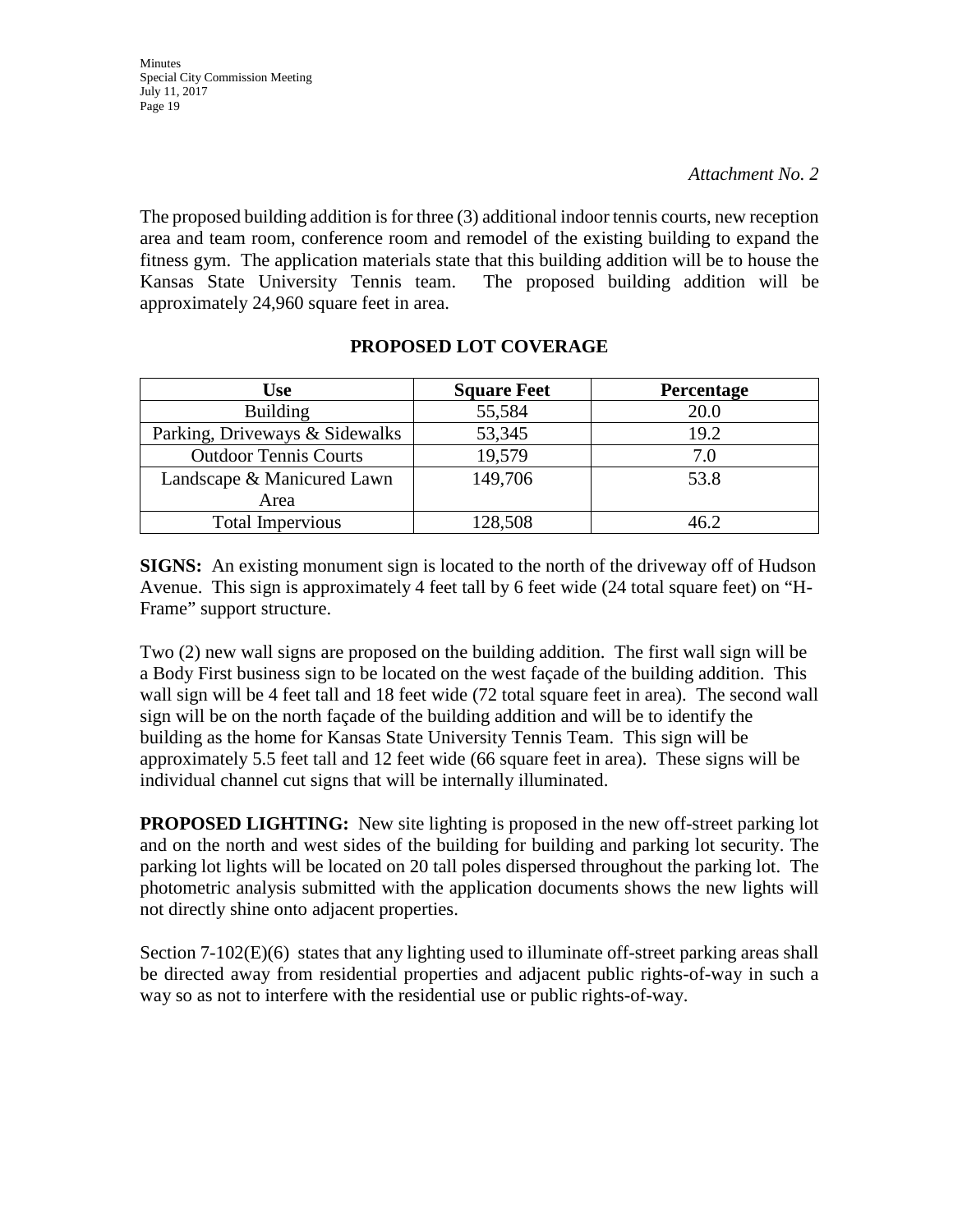# **SIX REVIEW CRITERIA FOR PLANNED UNIT DEVELOPMENTS**

**1. LANDSCAPING:** The landscape plan for the PUD Amendment shows large grass, open space areas, foundation plantings around the building addition and the existing building and deciduous trees and shrubs within the parking lot in landscape islands and as screening on the east property line.

**2. SCREENING:** Mature trees and an earthen berm currently screen the adjacent properties from the existing fitness center and off-street parking areas. This earthen berm is to be regraded to make way for the building addition, a required fire lane on the east side of the building and added off-street parking. A dense row of deciduous trees (viburnum and smokebush) are proposed to be planted on the east property line. The species proposed on the dense row of vegetative screening is supposed to grow to be  $10 - 15$  tall, once mature. A landscape performance agreement will be required at the time of the building permit application to ensure that the vegetative screening and other proposed landscape is installed as shown.

**3. DRAINAGE:** SMH Consultants has conducted a drainage study for the proposed rezoning and PUD Amendment.

No changes to the stormwater management for the home at 1320 Sharingbrook Drive are proposed to change. The residential site sheet flow drains to Little Kitten Creek to the east over manicured lawns or to the west to public stormwater infrastructure along Sharingbrook Drive.

Substantial changes are proposed for the PUD site. The site currently sheet flows stormwater runoff to the east to Little Kitten Creek. This stormwater runoff is directed with earthen berms and open channels. A large volume of water enters the site from the north and northeast from the Amanda Arnold Elementary site and Hudson/Claflin Avenue.

To manage the increase rate of stormwater runoff from the proposed building expansion and site improvements, the applicant is proposing to construct a detention basin on the piece of land being acquired from 1320 Sharingbrook Drive. A vegetative swale on the west side of the parking lot will direct stormwater to the basin. Likewise, the landscape island in the center of the parking lot will collect stormwater from the parking lot and send it to the basin. A majority of the site will be collected in the proposed dry detention basin. The large amount of stormwater runoff that enters the site from Hudson Avenue right-of-way and Amanda Arnold will be directed to Little Kitten Creek via an earthen berm. This off-site stormwater entering the site will largely by-pass the detention basin, as the basin is not designed to be large enough to be a regional detention basin for the surrounding neighborhood. With the inclusion of the vegetative swell, landscape island area and detention basin, the pre- vs. post-development rate of runoff requirement is met.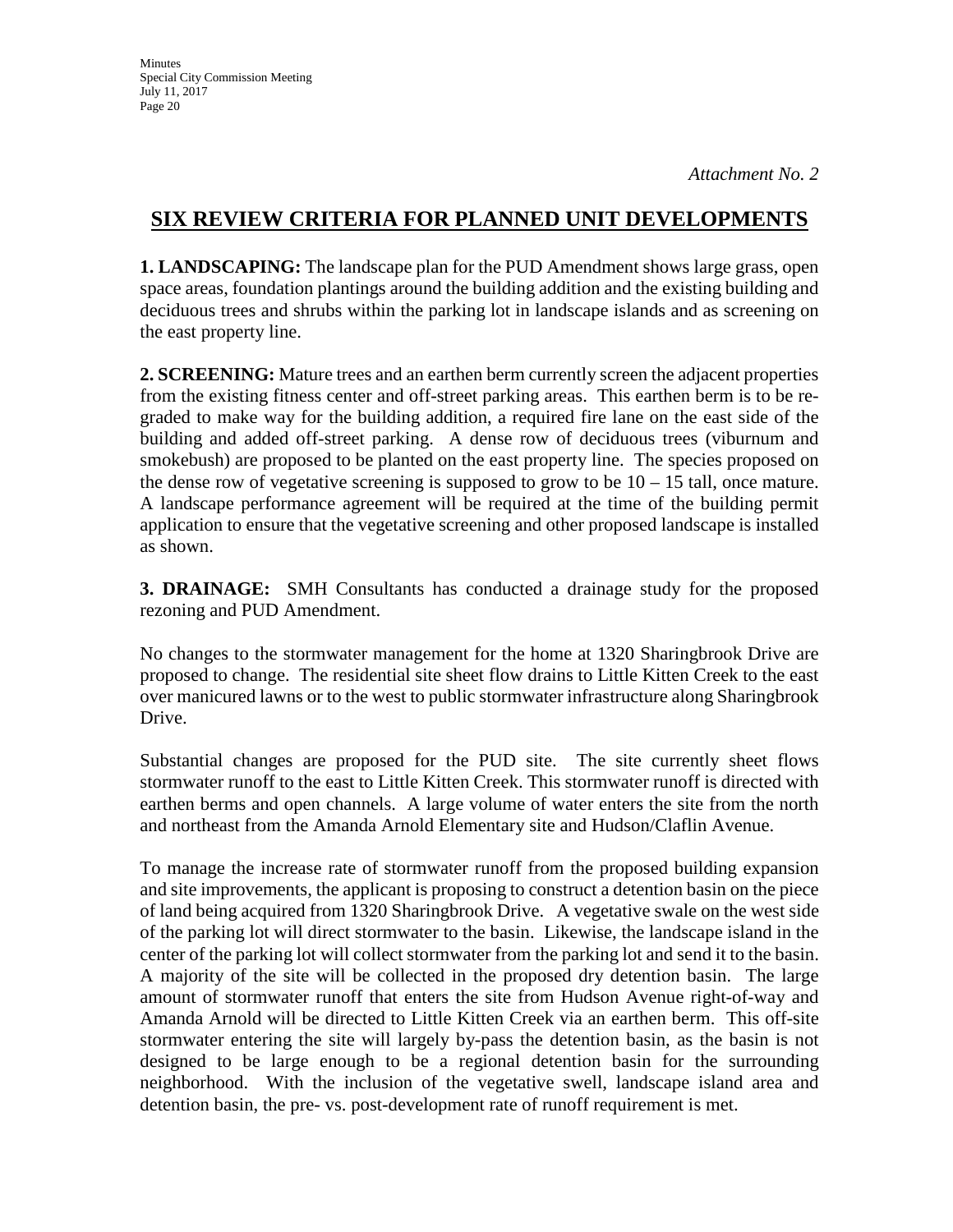| <b>Storm</b>     | Pre         | Post        | Post Development |
|------------------|-------------|-------------|------------------|
| (Flow rate, CFS) | Development | Development | Detention        |
| 50%-Year Storm   | 13.54       | 19.17       | 4.66             |
| 10%-Year Storm   | 19.97       | 28.25       | 9.48             |
| 1%-Year Storm    | 31.20       | 44.08       | 14.94            |

The detention basin, vegetative swale and landscape island collection area will also meet the post-construction water quality requirements.

The City's Stormwater Engineer has reviewed the drainage study and accepts its findings. A condition of approval is proposed for the creation of restrictive covenants to define the on-going maintenance of the stormwater infrastructure prior to the filing of the Final Plat.

### **4. CIRCULATION:**

Access to the single-family home on Sharingbrook Drive is not proposed to change.

Access to the site is from a single curb cut onto Hudson Avenue, directly across from the terminus of Claflin Road. No changes to the access to the site are proposed.

The Manhattan Fire Department has required a paved fire lane on the east side of the building to gain access to the rear of the proposed and existing buildings. The 21-foot fire lane meets the Fire Department's requirements.

#### Pedestrian and Bicycle Access

Pedestrian trails within dedicated private pedestrian easements are located to the west and north of the site to provide access from Windsong Circle to Amanda Arnold Elementary School. Although a dedicated private pedestrian easement is located to the north of the site in a separate tract, the walk path has been abandoned long ago, and the neighborhood has historically walked across the subject site in the driving aisle of the parking lot to gain access to the school via gravel pathways and a small bridge over a drainage channel.

Through the proposed Final Development Plan and Final Plat, the applicant is proposing to acquire the northern tract that includes the pedestrian easement. The walk way will be rerouted to this area for neighborhood access to the school, rather than using the driving aisles of the parking lot. This area is being dedicated as a public pedestrian easement.

In addition to this public walk way, concrete sidewalks are proposed to lead from the building to the off-street parking lot and to Hudson Avenue at an existing crossing.

A bike rack is proposed near the entrance of the building addition.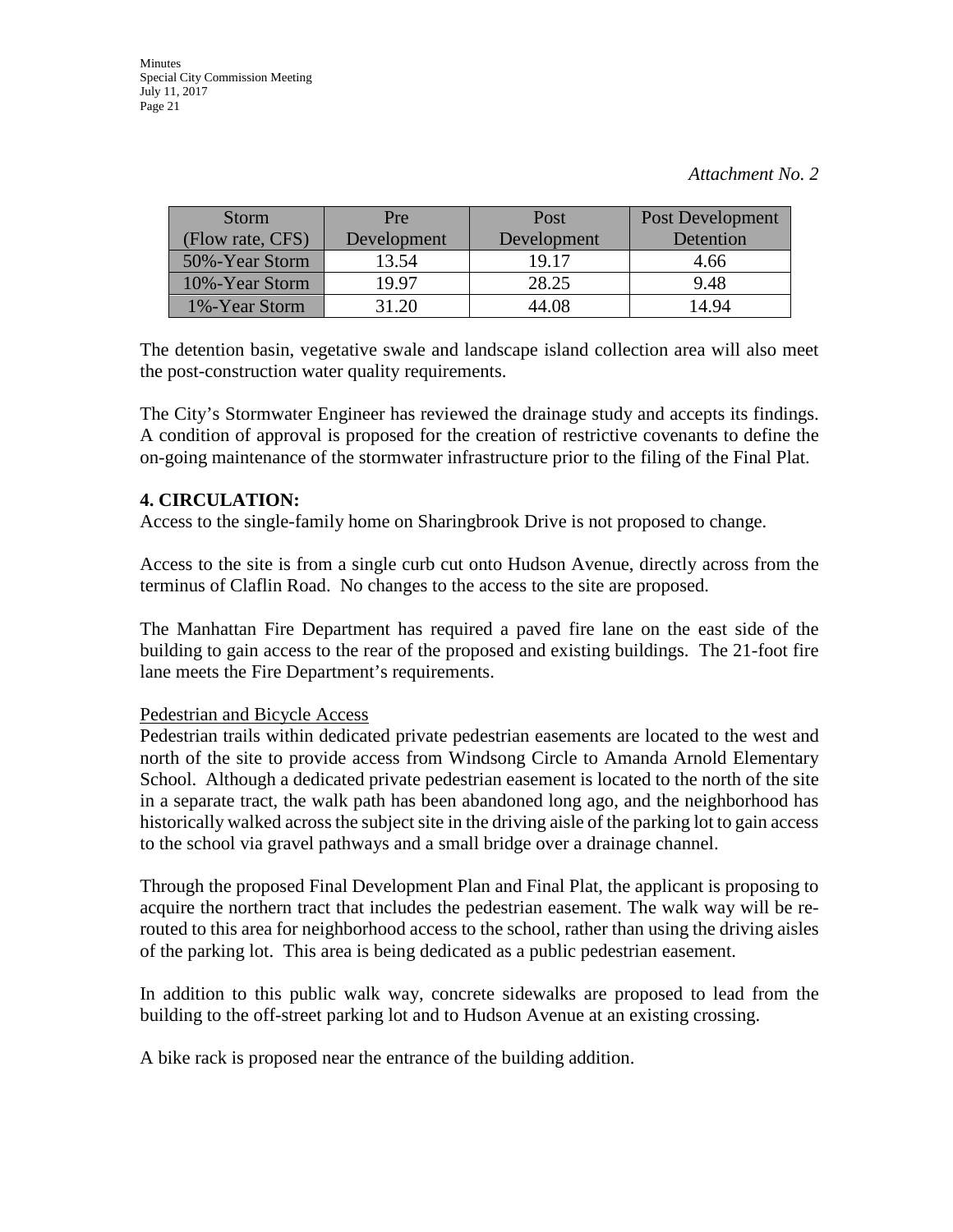Off-Street Parking One hundred fifteen (115) off-street parking spaces are proposed for the site to serve the existing health and fitness club and the proposed building addition. Based on the original PUD Ordinance and the proposed floor plan, the following minimum number of off-street parking is required:

- 4 spaces per court (9 total indoor/outdoor tennis courts) =  $36$  spaces
- 1 space per 300 square feet of office space  $= 2$  space
- 1 space per 3 persons of the design occupancy of the exercise area  $= 15$ spaces
- 5.5 spaces per 1000 square feet of business and professional service areas (massage therapy, chiropractic, physical therapy, acupuncture and  $psychology) = 5 spaces.$

The minimum number of off-street parking is 58 spaces. Adequate off-street parking is provided.

#### Traffic Analysis

SMH Consultants created a Traffic Impact Study for the proposed PUD Amendment. The existing use generates 15 trips in the a.m. peak hour and 26 trips in the p.m. peak hour. The proposed building addition and expanded use is anticipated to generate 21 trips in the a.m. peak hour and 40 trips in the p.m. peak hour. The increase in trips for both peak time periods are minimal and should have limited impacts on the adjacent roadways and surrounding neighborhoods. The City Engineer has reviewed and accepts the traffic impact study with no comments.

**5. OPEN SPACE AND COMMON AREA:** No open space or common area is proposed to be dedicated with the proposed PUD. There are several open landscape areas throughout the site.

**6. CHARACTER OF THE NEIGHBORHOOD:** The character of the neighborhood would be a low-density single-family area. The neighborhood to the west across Little Kitten Creek is a large lot, single-family area. Amanda Arnold Elementary school adjoins the site to the north.

# **THIRTEEN MATTERS TO BE CONSIDERED WHEN CHANGING ZONING DISTRICTS**

**1. EXISTING USE:** Single-Family Home at 1320 Sharingbrook Drive and Body First, a health and fitness club, including tennis and racquet ball courts, exercise room, massage therapy, retail pro-shop and accessory facilities.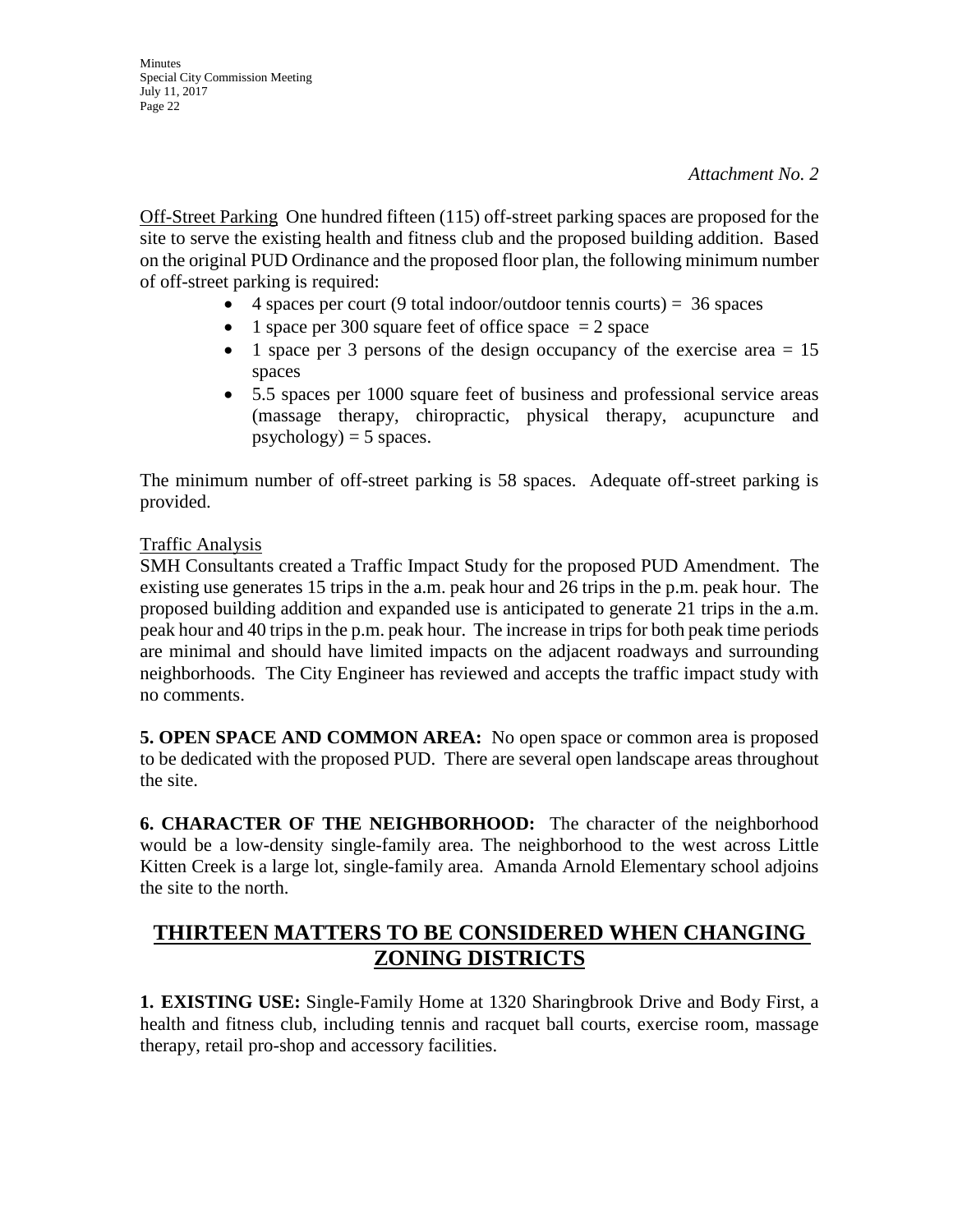**Minutes** Special City Commission Meeting July 11, 2017 Page 23

*Attachment No. 2*

**2. PHYSICAL AND ENVIRONMENTAL CHARACTERISTICS:** 1320 Sharingbrook Drive is a large single-family home on a large lot. The eastern part of the property that lies to the east of Little Kitten Creek is proposed to be severed from the parent tract, rezoned and included into the PUD. This property generally drains to Little Kitten Creek, with the exception of the front yard area, which drains towards Sharingbrook Drive to the public stormwater infrastructure.

The PUD site is a large, irregular shaped flag lot to the west of Hudson Avenue and northeast of Windsong Lane cul-de-sac. On the subject site are a 27,779 square foot health and fitness club, outdoor tennis courts and an off-street parking lot with forty-nine (49) spaces. A long driveway extends from Hudson Avenue to the parking lot.

The PUD site has large grass areas, several large earthen berms and mature trees screening the building and off-street parking lot to the adjacent properties to the south, east and west. The outdoor tennis courts extend to a private pedestrian trail off of Windsong Lane cul-desac to the west. The tennis courts are surrounded by a mesh sun/wind net, but it does not entirely screen the courts from the adjacent neighborhood.

The PUD site drains to the west towards Little Kitten Creek.

## **3. SURROUNDING LAND USE AND ZONING:**

- **NORTH:** Amanda Arnold Elementary School, Single-Family homes. R, Single-Family Residential District.
- **SOUTH:** Single-family homes, Windsong Lane right-of-way (ROW), business and professional offices. R District, and C-1, Restricted Business District.
- **EAST:** Single-family and two-family dwellings, Hudson Avenue ROW and singlefamily neighborhood. R District and R-1, Single-Family Residential District.
- **WEST:** Single-family homes. R District.

**4. CHARACTER OF THE NEIGHBORHOOD:** See #6 of the Review Criteria For Planned Unit Developments above.

**5. SUITABILITY OF SITE FOR USES UNDER CURRENT ZONING:** Both the residential property on Sharingbrook Drive and the health and fitness club are suitable under the current zoning districts. 1320 Sharingbrook Drive will still meet the minimum lot and bulk requirements of the R District following the proposed subdivision and rezoning of eastern portion of the lot.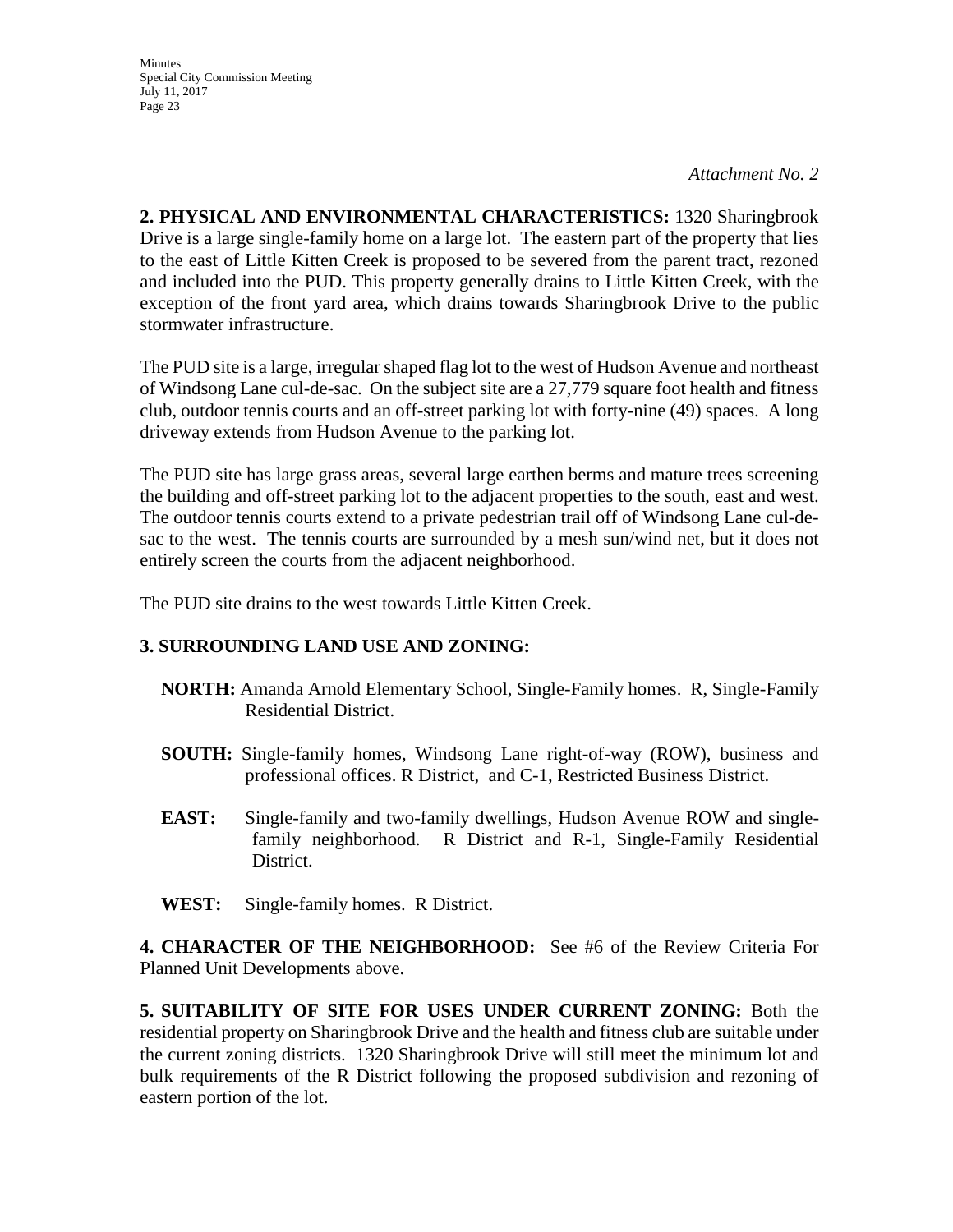**Minutes** Special City Commission Meeting July 11, 2017 Page 24

The proposed amendment to the PUD is to expand the tennis facility within the health and fitness center. The proposed addition conforms to the use and character of the approved PUD.

**6. COMPATIBILITY OF PROPOSED DISTRICT WITH NEARBY PROPERTIES AND EXTENT TO WHICH IT MAY HAVE DETRIMENTAL AFFECTS:** The Health and Fitness Club has existed on the subject site since 1978 when it was first constructed. Prior to the applicant purchasing the subject site, it was owned and operated as the Cottonwood Racquet Club.

It is apparent that the existing use has not adversely affected the surrounding neighborhood. The proposed PUD would allow for the expansion of the tennis court space of the facility, off-street parking and site improvements to reduce the impacts on stormwater runoff.

The area most impacted by the proposed building and site additions is to the east. The applicant has focused attention on adequately screening the adjacent residential properties to the east from the site and the building expansion through vegetative screening. The installation and maintenance of this landscape screening will be guaranteed through a landscape performance agreement. Parking lot and building lights are proposed to be shielded to prevent glare into adjacent properties, as required by the Zoning Regulations.

The applicant also made efforts to maintain and enhance the pedestrian connectivity from the neighborhoods to the west to the nearby elementary school. The increase in traffic will have minimal impacts on the traffic on Hudson Avenue and the nearby neighborhoods.

Improvements to the site will include stormwater infrastructure that will decrease the rate of runoff from the site. The flooding concerns on Little Kitten Creek are beyond the confines of the site, but the applicant has taken measures to mitigate increases in stormwater runoff created by the existing and proposed site improvements.

The applicant held a neighborhood meeting on March 16, 2017. Seven neighbors attended the meeting. According to the meeting summary, there was general support of the project. Questions were asked of the building addition appearance and use and concerns of the stormwater runoff issue throughout the area. One neighbor spoke with the consultant voicing opposition to the project, stating that the increase in vehicular and pedestrian traffic and noise would negatively impact the neighborhood. This neighbor also voiced concerns of the site lines from their nearby home.

**6. CONFORMANCE WITH THE COMPREHENSIVE PLAN:** The rezoning and PUD Amendment site is shown on the Northwest Future Land Use Map as a Residential Low/Medium designation.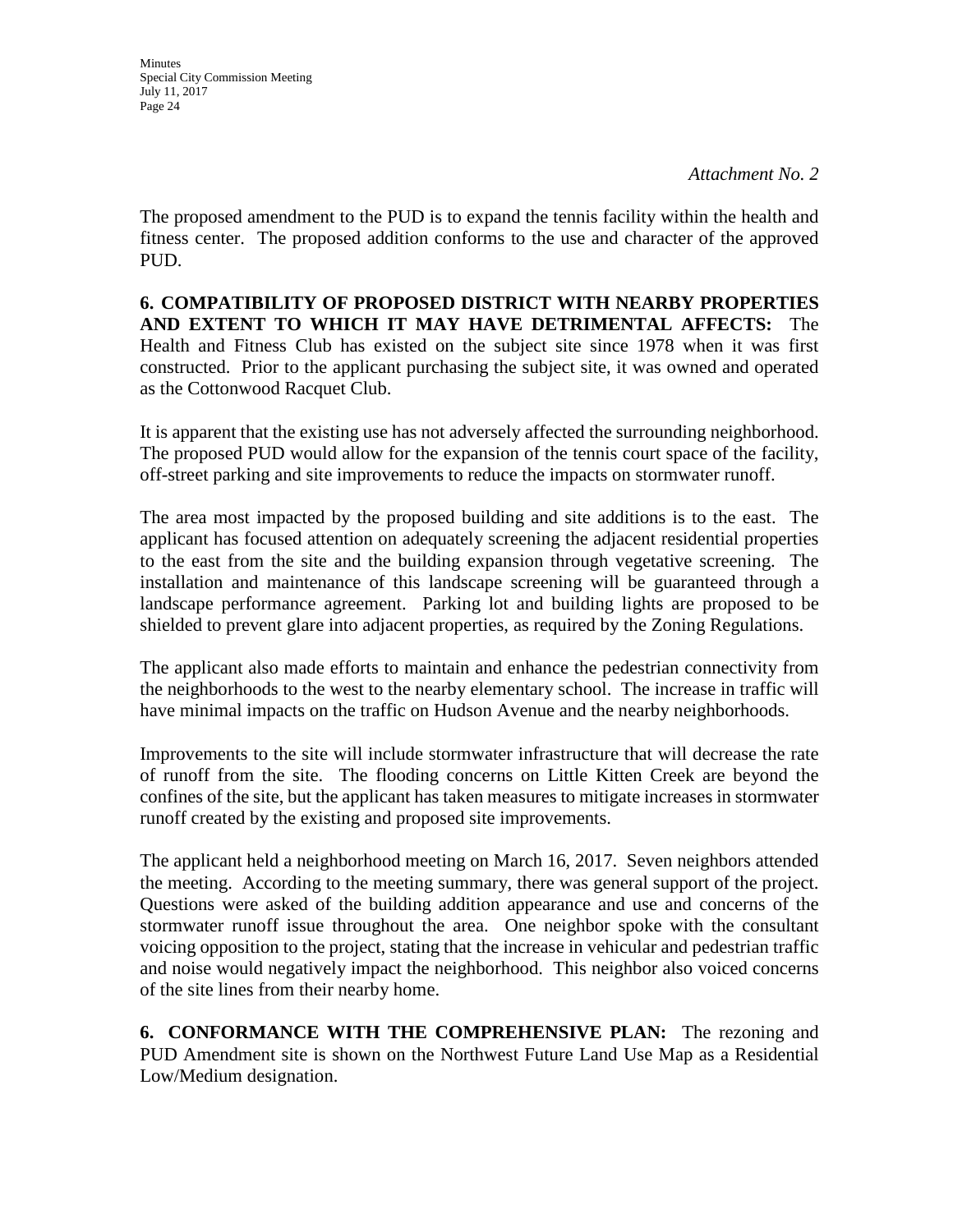Applicable RLM policies *(in italics)* of the Comprehensive Plan include:

# **Residential Low/Medium Density (RLM)**

# *RLM 1: Characteristics*

*The Residential Low/Medium Density designation incorporates a range of single-family, single-family attached, duplex, and town homes, and in appropriate cases include complementary neighborhood-scale supporting land uses, such as retail, service commercial, and office uses in a planned neighborhood setting, provided they conform with the policies on Neighborhood Commercial Centers. Small-scale multiple-family buildings and condominiums may be permissible as part of a planned unit development, or special mixed-use district, provided open space requirements are adequate to stay within desired densities.* 

## *RLM 2: Appropriate Density Range*

*Densities in the Residential Low/Medium designation range between less than one dwelling unit/acre up to 11 dwelling units per net acre.* 

## *RLM 3: Location*

*Residential Low/Medium Density neighborhoods typically should be located where they have convenient access and are within walking distance to community facilities and services that will be needed by residents of the neighborhood, including schools, shopping areas, and other community facilities. Where topographically feasible, neighborhoods should be bounded by major streets (arterials and/or collectors) with a direct connection to work, shopping and leisure activities.* 

## *RLM 4: Variety of Housing Styles*

*To avoid monotonous streetscapes, the incorporation of a variety of housing models and sizes is strongly encouraged in all new development.* 

The rezoning of the eastern portion of 1320 Sharingbrook Drive conforms to the Comprehensive Plan.

The proposed PUD Amendment generally conforms to the Comprehensive Plan. The use has been in existence on the site since 1978 and provides a fitness service to the surrounding neighborhood. The approved PUD creates the planned neighborhood setting described in the RLM policy.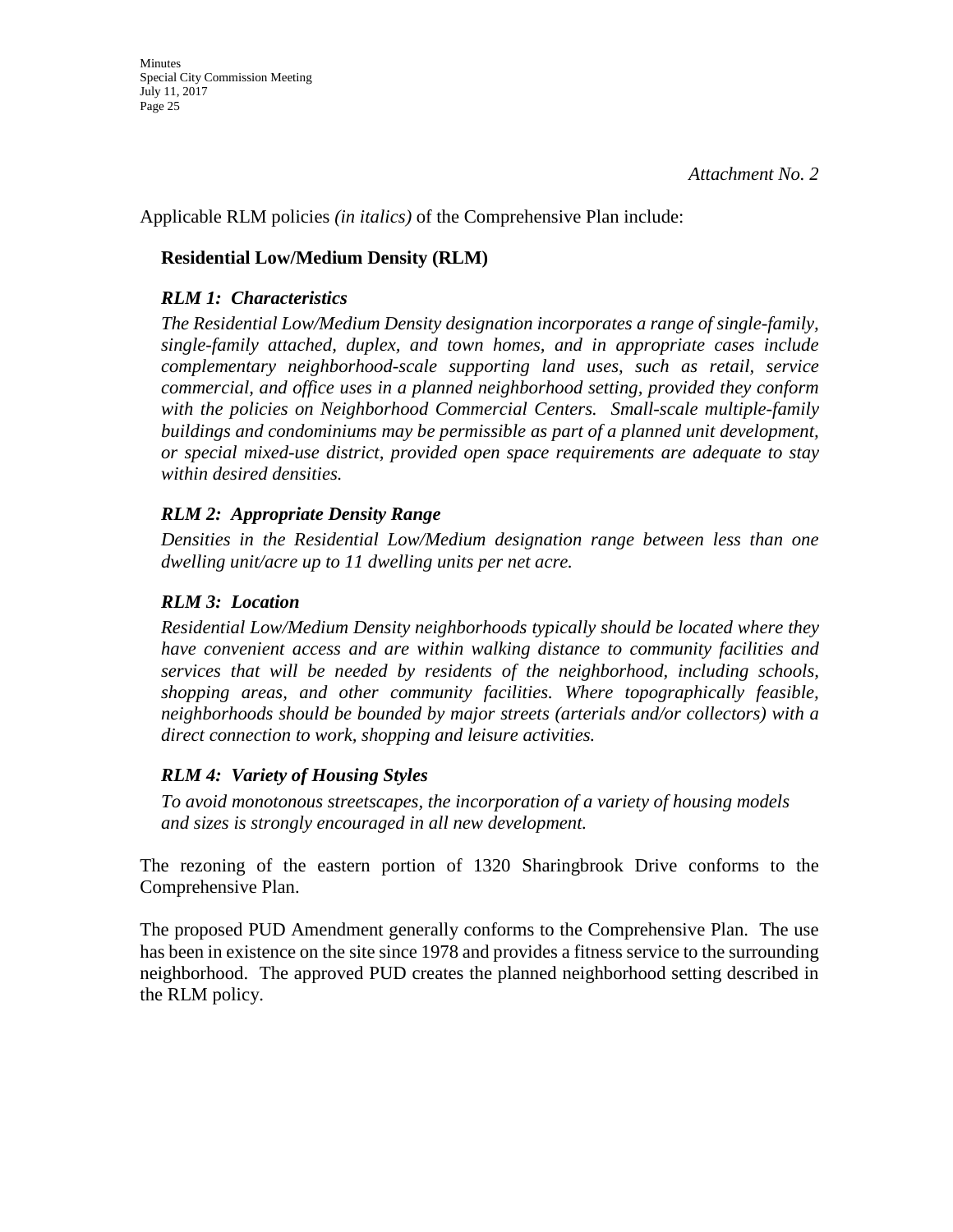#### **8. ZONING HISTORY AND LENGTH OF TIME VACANT AS ZONED:**

#### 1320 Sharingbrook Drive

- February 18, 1979 Manhattan Urban Area Planning Board recommended approval of the annexation and rezoning a 126 acre tract to the west of Hudson Avenue and north of Anderson Avenue from County Agriculture to R, Single-Family Residential District and C-1, Restricted Business District.
- March 6, 1979 City Commission approves first reading of an ordinance to annex and rezone a 126 acre tract to the west of Hudson Avenue and north of Anderson Avenue from County Agriculture to R, Single-Family Residential District and C-1, Restricted Business District.
- June 12, 1979 City Commission approves Ordinance No. 3695 to annex and rezone a 126 acre tract to the west of Hudson Avenue and north of Anderson Avenue from County Agriculture to R, Single-Family Residential District and C-1, Restricted Business District.
- September 9, 1981 Manhattan Urban Area Planning Board approves the Preliminary Plat of the Sharingbrook Residential Addition.
- October 12, 1981 Manhattan Urban Area Planning Board approves the Final Plat of the Sharingbrook Residential Addition.
- October 20, 1981 City Commission accepts easements and rights-of-way of the Final Plat of the Sharingbrook Residential Addition.

Body First Wellness and Recreation

1978 Health and Fitness Club established in Riley County.

- September 4, 1979 Annexation (Ord. No. 3723) and rezoned to R, Single-Family Residential District
- July 19, 2010 Rezoning request from R District to Commercial Planned Unit Development submitted and withdrawn by owner.
- June 13, 2012 Manhattan Board of Zoning Appeals approves Conditional Use Permit for Body First to bring the property into conformance with Manhattan Zoning Regulations, and for an expansion of the existing building.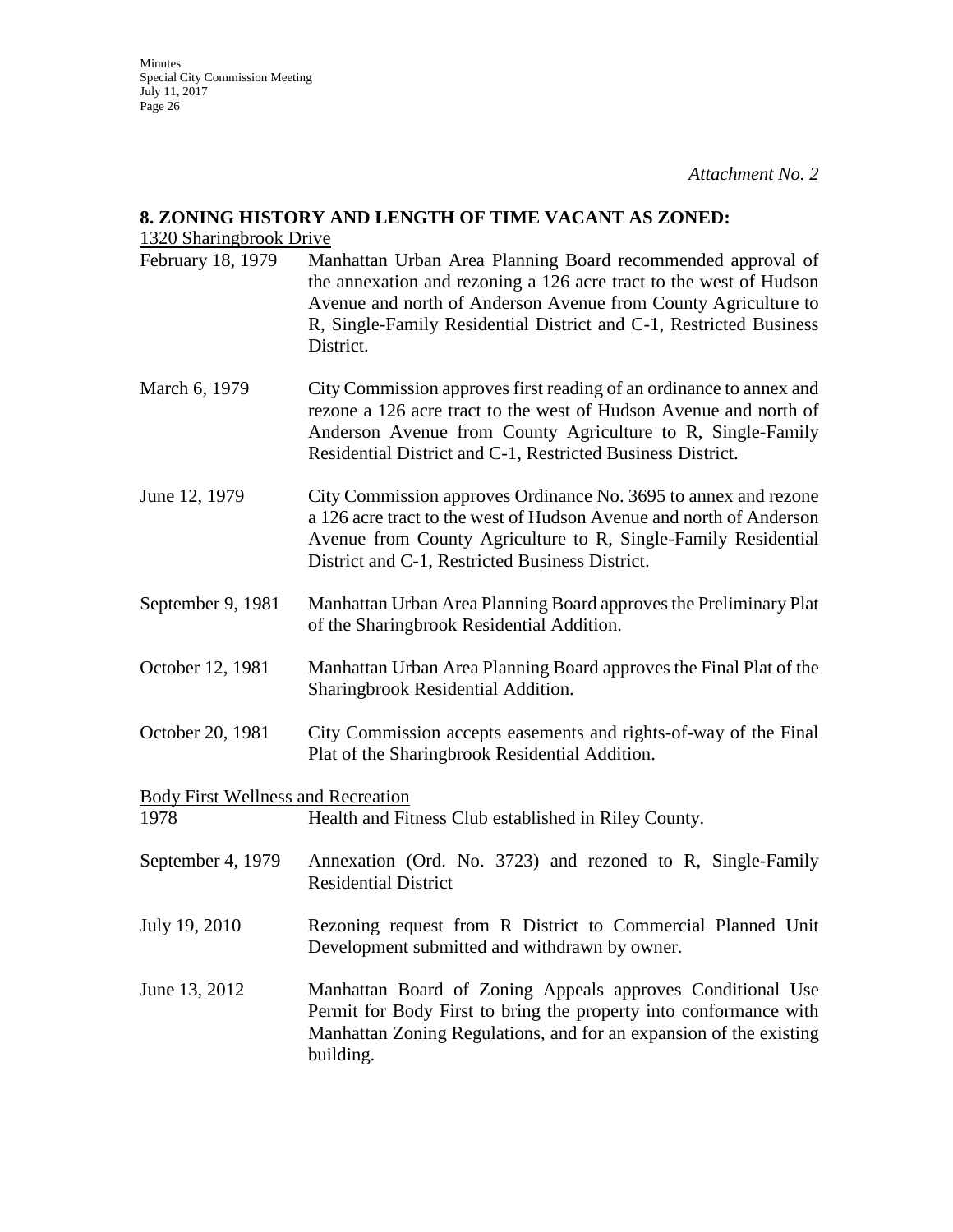- September 5, 2013 Manhattan Urban Area Planning Board recommends denial of a request to rezone the site from R District to C-2, Neighborhood Shopping District on a vote of 4-0. Owner withdraws application.
- December 2, 2013 Manhattan Urban Area Planning Board recommends approval of a request to rezone Body First PUD from R District to PUD, Commercial Planned Unit Development District, with seven conditions of approval.
- December 17, 2013 City Commission approves first reading of an ordinance rezoning Body First from R District, to PUD, Commercial Planned Unit Development District.
- January 7, 2014 City Commission approves Ordinance No. 7060 rezoning the proposed Body First Wellness and Recreation Center PUD, generally located at 3615 Claflin Road, from R, Single-Family Residential District, to PUD, Commercial Planned Unit Development District.
- February 3, 2014 Manhattan Urban Area Planning Board approves Final Development Plan and the Final Plat of Body First – Wellness & Recreation Center, Commercial Planned Unit Development (PUD), based on conformance with the Manhattan Urban Area Subdivision Regulations.
- February 18, 2014 City Commission accepts easements and rights-of-way as shown on the Final Plat of Body First – Wellness & Recreation Center, Commercial Planned Unit Development (PUD).

# **9. CONSISTENCY WITH INTENT AND PURPOSE OF THE ZONING ORDINANCE:**

The intent and purpose of the Zoning Regulations is to protect the public health, safety, and general welfare; regulate the use of land and buildings within zoning districts to assure compatibility; and to protect property values.

The PUD Regulations are intended to provide a more efficient land use than is generally achieved through conventional development; a development pattern that is in harmony with land use density, transportation facilities and community facilities; and a development plan which addresses specific needs and unique conditions of the site which may require changes in bulk regulations or layout.

Subject to the conditions of approval, the proposed PUD is consistent with the Zoning Regulations.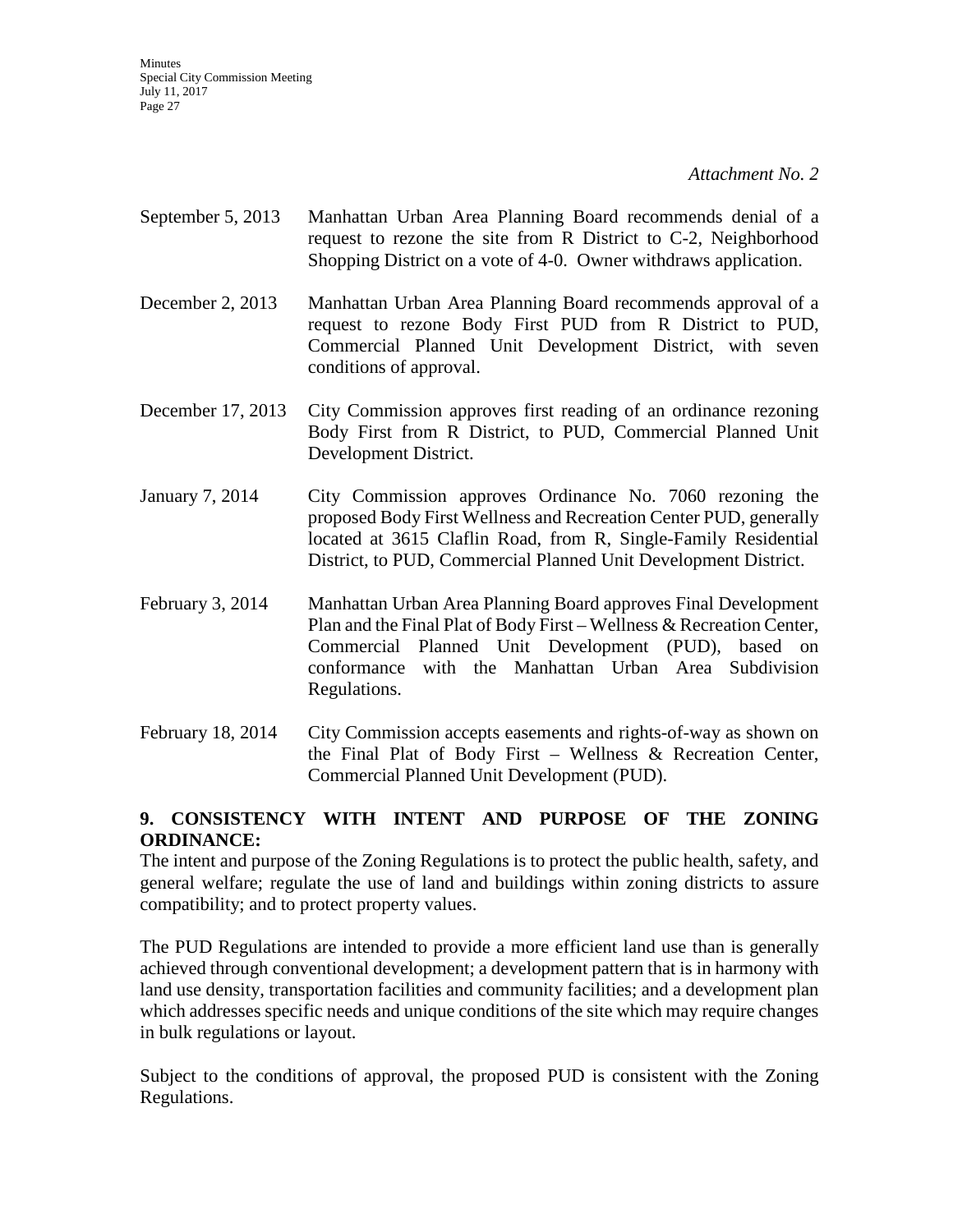**Minutes** Special City Commission Meeting July 11, 2017 Page 28

**10. RELATIVE GAIN TO THE PUBLIC HEALTH, SAFETY AND WELFARE THAT DENIAL OF THE REQUEST WOULD ACCOMPLISH, COMPARED WITH THE HARDSHIP IMPOSED UPON THE INDIVIDUAL OWNER:** There appears to be no gain to the public that denial would accomplish. Public utilities and fire and emergency service protection can adequately serve the site. Through the use of adequate landscape screen, the proposed PUD should not cause adverse impacts on nearby properties. Denial of the request may be a hardship to the owner.

**11. ADEQUACY OF PUBLIC FACILITIES AND SERVICES:** Adequate public water, sanitary sewer, streets and pedestrian sidewalks are, or will be, available to serve the development.

# **12. OTHER APPLICABLE FACTORS:** None

**13. STAFF COMMENTS AND RECOMMENDATION:** City Administration recommends approval of the proposed rezoning of 1320 Sharingbrook Drive and the unplatted tract directly to the north of the PUD site from R, Single-Family Residential District to Body First Wellness and Recreation Center Commercial Planned Unit Development, and amending Ordinance No. 7060 and the approved Final Development Plan of the Body First Wellness and Recreation Center, with the following conditions of approval:

- 1. Permitted Uses shall include a Health and Fitness Club and its associated accessory sales of health and fitness items and equipment; and, accessory uses that are subordinate to and serve the principal Health and Fitness Club that shall be limited to a Beauty Shop, and Professional Services oriented towards health and wellness including chiropractic, acupuncture, massage therapy, physical therapy, and psychology and their associated accessory sales
- 2. Signage shall be limited to signs proposed in the application documents.
- 3. Exempt signage shall include signage described in Article VI, Section 6- 104 (A)(1),(2),(4),(5), (6) and (7); and, Section 6-104 (B)(2) and B(5).
- 4. Landscaping and irrigation shall be maintained in good condition.
- 5. No lighting shall be added to the outdoor tennis courts.
- 6. Restrictive covenants for the construction and maintenance of the stormwater infrastructure shall be approved prior to the filing of the Final Plat with the Register of Deeds.